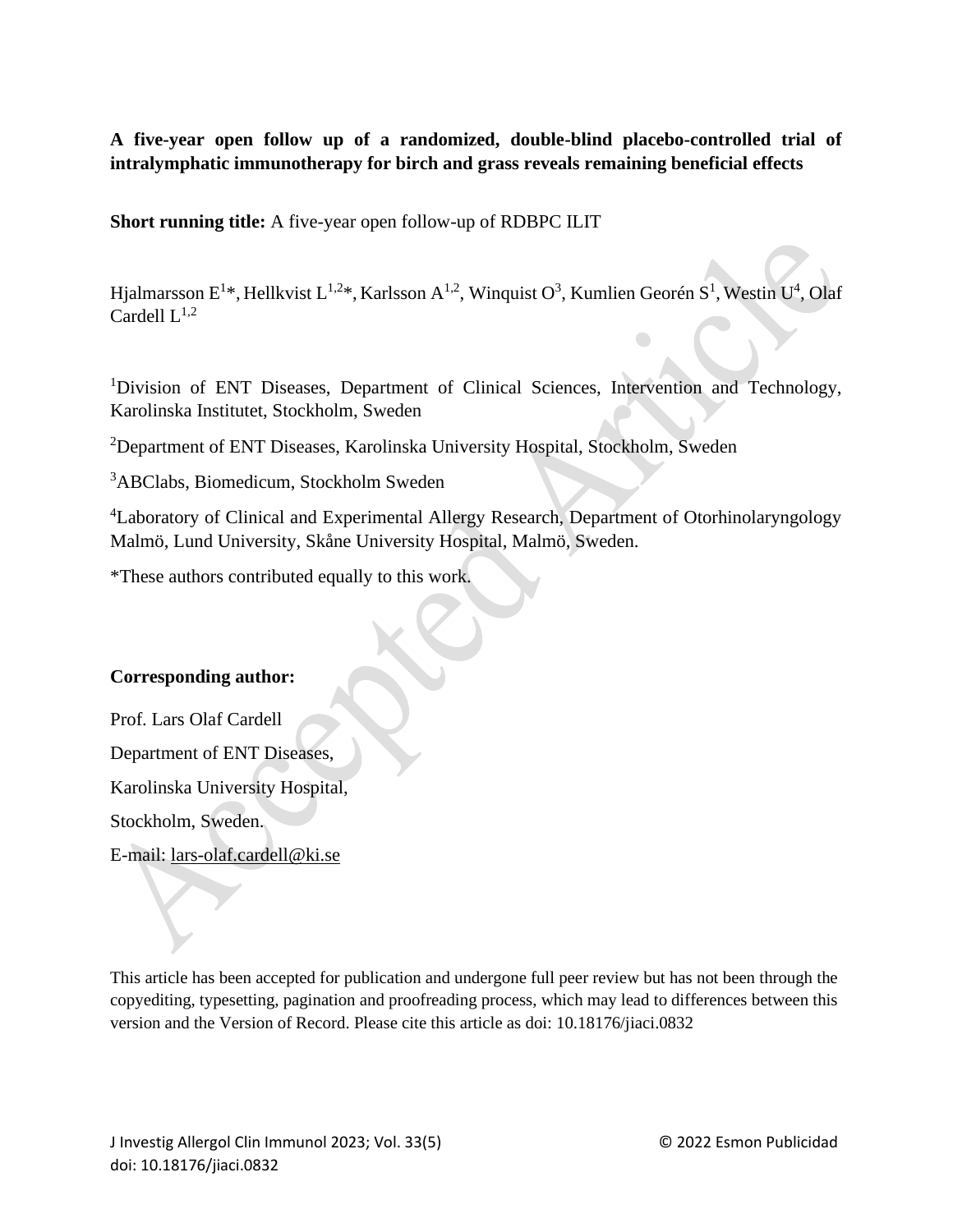### **Abstract**

**Background:** Intralymphatic immunotherapy (ILIT) has been proposed as a novel, less timeconsuming alternative to conventional allergy immunotherapy (AIT). Few previous studies have evaluated its long-term effects. The objective of the study was to complete a 5-year follow-up of a previously performed randomized, double-blind placebo-controlled trial of ILIT for a combination of birch and grass allergens.

**Methods:** Fifty-eight patients with allergic rhinitis were treated with either placebo or a combination of ALK Alutard Birch and Grass 1000 SQ-U, three intralymphatic injections with one-month intervals. A year after the vaccination, symptoms induced by nasal provocation were significantly reduced. 5-6 years later, 20 out of 26 actively treated patients were followed up with a nasal provocation test (NPT), seasonal registration of the combined symptoms and medications score (CSMS), IgE and IgG4 levels in the blood and immunological markers in blood and lymph nodes and compared with 13 unvaccinated controls

**Results:** The ILIT induced reduction in the NPT response seen in year one could not be convincingly reproduced in year five. The new CSMS scores were markedly lower among the previously treated patients than for the control group. Further, grass-specific IgG4 was increased, grass-specific IgE decreased, FcεR1 on basophils reduced, and the amount of memory T-cells in the lymph nodes increased.

**Conclusion:** The combination of seasonal derived clinical data and immunological parameters supports the notion of a long-lasting effect of ILIT. These data support the concept of ILIT as a good alternative to traditional AIT in pollen-induced allergic rhinitis.

**Key words:** Allergic Rhinitis. Allergen-specific immunotherapy. Intralymphatic immunotherapy Nasal provocation. Medical and symptom score. Basophil activation. Immunoglobulin. Lymph node.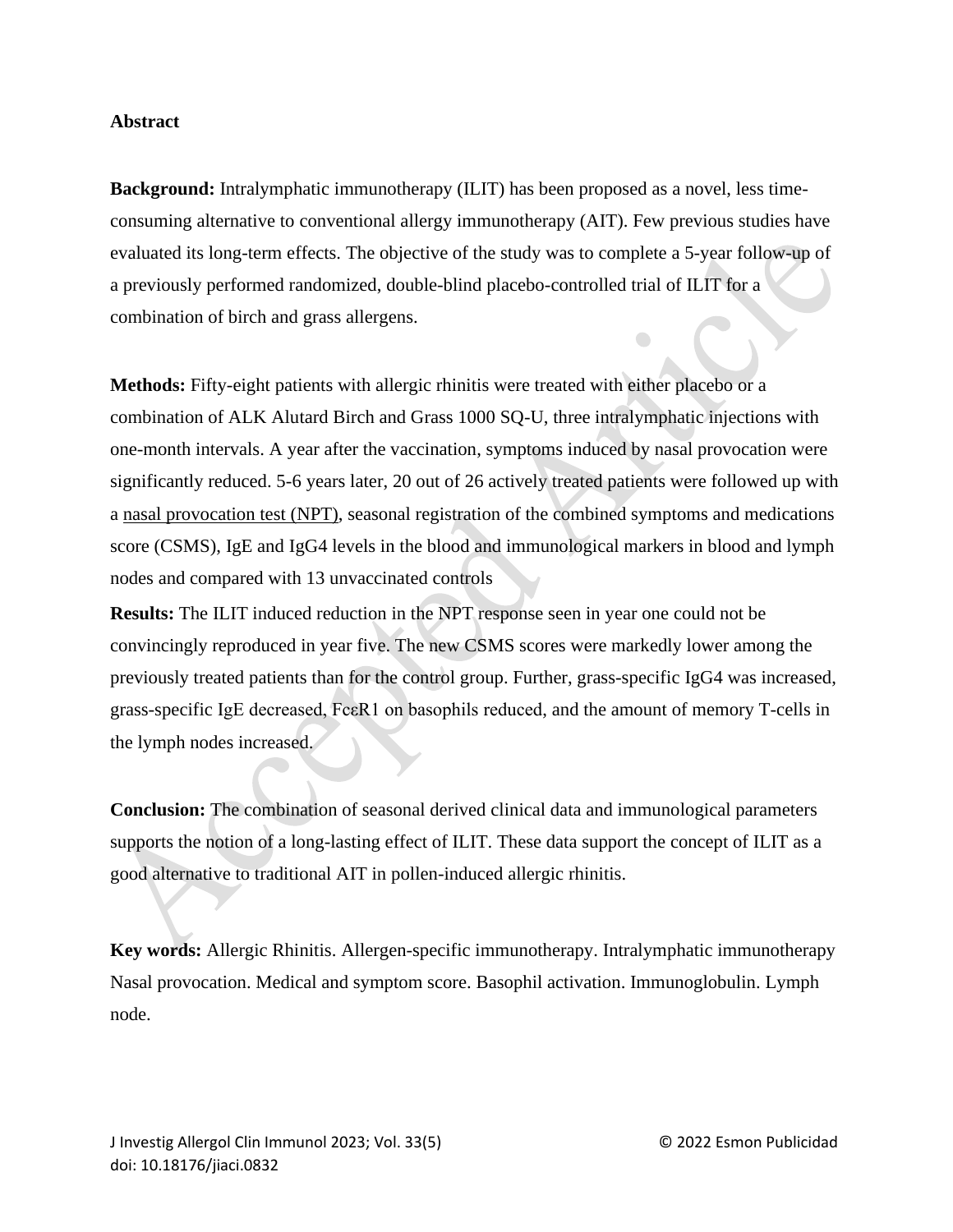#### **Resumen**

**Antecedentes:** La inmunoterapia intralinfática (ILIT,) se ha propuesto como una alternativa novedosa y rápida frente a la inmunoterapia convencional con alérgenos (AIT). Muy pocos estudios han evaluado sus efectos a largo plazo. El objetivo del estudio fue completar un seguimiento de 5 años de un ensayo aleatorizado, doble ciego, controlado con placebo, previamente realizado, de ILIT con una combinación de alérgenos de abedul y gramíneas.

**Métodos:** Cincuenta y ocho pacientes con rinitis alérgica fueron tratados con placebo o una combinación de ALK Alutard Birch and Grass 1000 SQ-U, mediante tres inyecciones intralinfáticas administradas con intervalos de un mes. Un año después de la vacunación, los síntomas inducidos por provocación nasal se redujeron significativamente. entre 5 y 6 años más tarde, 20 de los 26 pacientes tratados activamente fueron evaluados mediante nueva prueba de provocación nasal (NPT), registro estacional de la puntuación combinada de síntomas y consumo de medicamentos (CSMS), niveles de IgE e IgG4 en sangre y marcadores inmunológicos en sangre y ganglios linfáticos y en comparación con los observados en los 13 controles no vacunados.

**Resultados:** La reducción inducida por ILIT en la respuesta de NPT observada en el primer año no se reprodujo de manera significativa en el quinto año. Las nuevas puntuaciones de CSMS fueron notablemente más bajas entre los pacientes previamente tratados que en el grupo de control. Además, aumentó la IgG4 específica frente gramíneas, disminuyó la IgE específica frente a gramíneas , se redujo la expresión del FcεR1 en los basófilos y aumentó la cantidad de células T de memoria en los ganglios linfáticos.

**Conclusión:** La combinación de datos clínicos y parámetros inmunológicos respalda la noción de un efecto duradero de ILIT. Estos datos respaldan el concepto de ILIT como una buena alternativa a la AIT tradicional en la rinitis alérgica inducida por polen.

**Palabras clave:** Rinitis alérgica. Inmunoterapia específica con alérgenos. Inmunoterapia intralinfática. Provocación nasal. Puntuación de síntomas y medicación. Activación de basófilos Inmunoglobulina. Ganglio linfático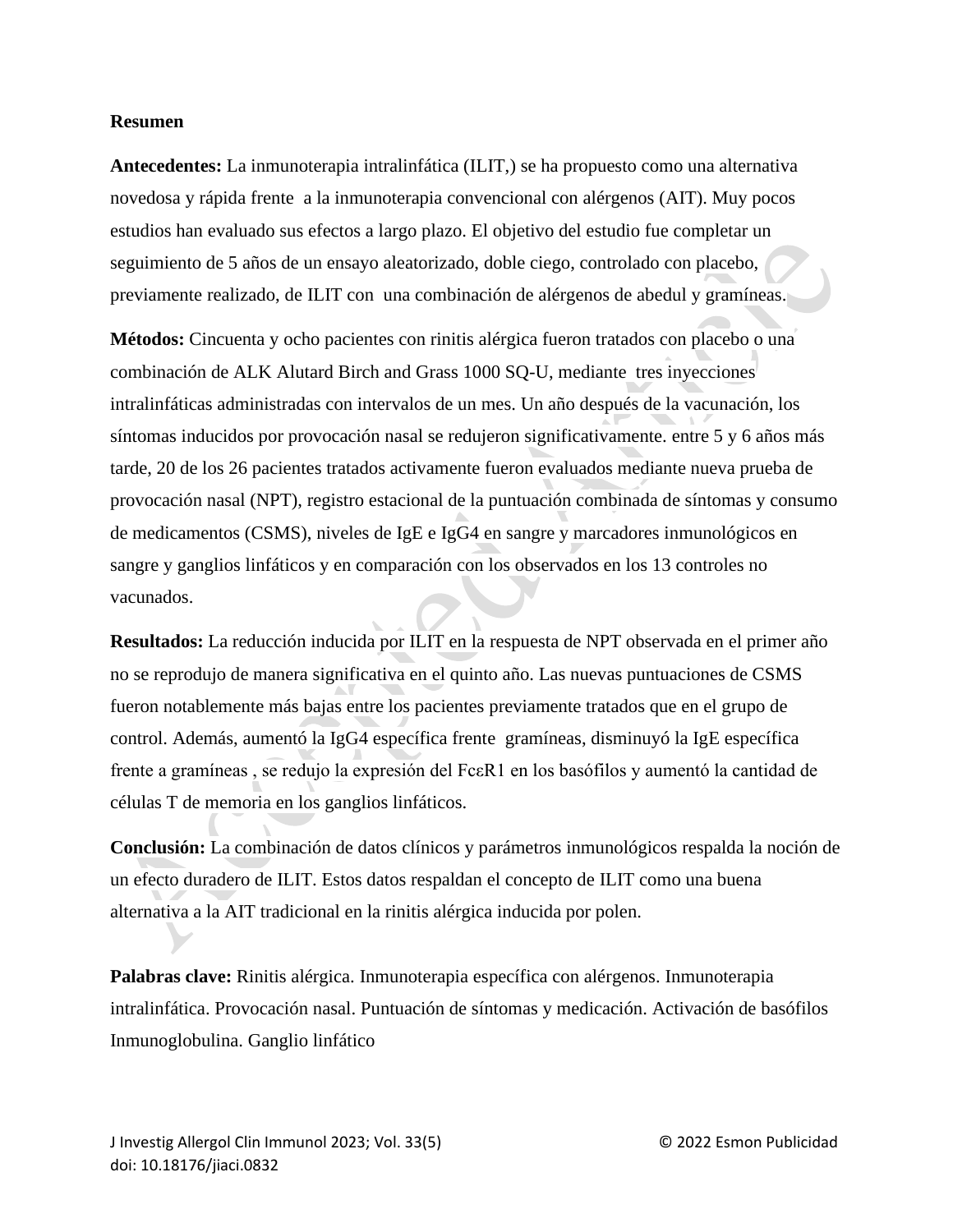# **Introduction**

Allergic rhinitis (AR) is an IgE-mediated disease that affects more than 500 million people worldwide and increases in many countries. Apart from well-known local symptoms of rhinitis, conjunctivitis, and often comorbid asthma, other troublesome symptoms such as sleep problems, impaired quality of life, fatigue, emotional effects, and reduced capacity at work and in school are getting more attention [1]. Allergen-specific immunotherapy (AIT) reduces the symptoms of AR and changes the course of the disease by targeting its cause.

How AIT re-establish the balance between the intolerant and tolerant immune reactions towards allergens is not entirely understood [2]. However, changes in T-cells, B-cells, and effector TH2 are essential for inducing a durable therapy response [3]. CD4<sup>+</sup> Treg cells producing IL-10 play a crucial role in influencing allergen tolerance by inhibiting T-cell activation and especially allergenspecific Th2 T-cell activation. The main change in allergen tolerance for B-cells is increased class switching to IgG, especially IgG4 instead of IgE  $[4, 5]$ . The changes in IgE levels in the blood directly affect mast cells and basophils. Lower levels of IgE in blood result in reduced expression of FcεR1 on the surface of mast cells and basophils, leading to desensitization [6, 7]. IgG4 induces tolerance by binding to allergens and blocking IgE mediated FcεR activativation of mast cells and basophils. The blocking capacity of IgG4 has been shown to relate to clinical response to AIT closely [8].

The golden standard administration route of AIT is subcutaneous immunotherapy (SCIT), where the patients visit the hospital repeatedly for up to 50 subcutaneous allergen injections for 3-5 years. During the last decade, sublingual immunotherapy (SLIT) has become common. The patients place the medication under the tongue once daily, and there is no need for medical supervision [8]. However, local side reactions and adherence problems limit its use [9]. Both treatment modalities of AIT are underused due to the lack of knowledge about the treatments among physicians, lack of access to the treatment, and inconvenience for the patients [10].

To facilitate AIT treatment, intralymphatic immunotherapy (ILIT), with allergen injections directly into the lymph nodes, has been developed. Only three injections with one-month intervals are given. The first study in this field showed improvement in seasonal allergic rhinoconjunctivitis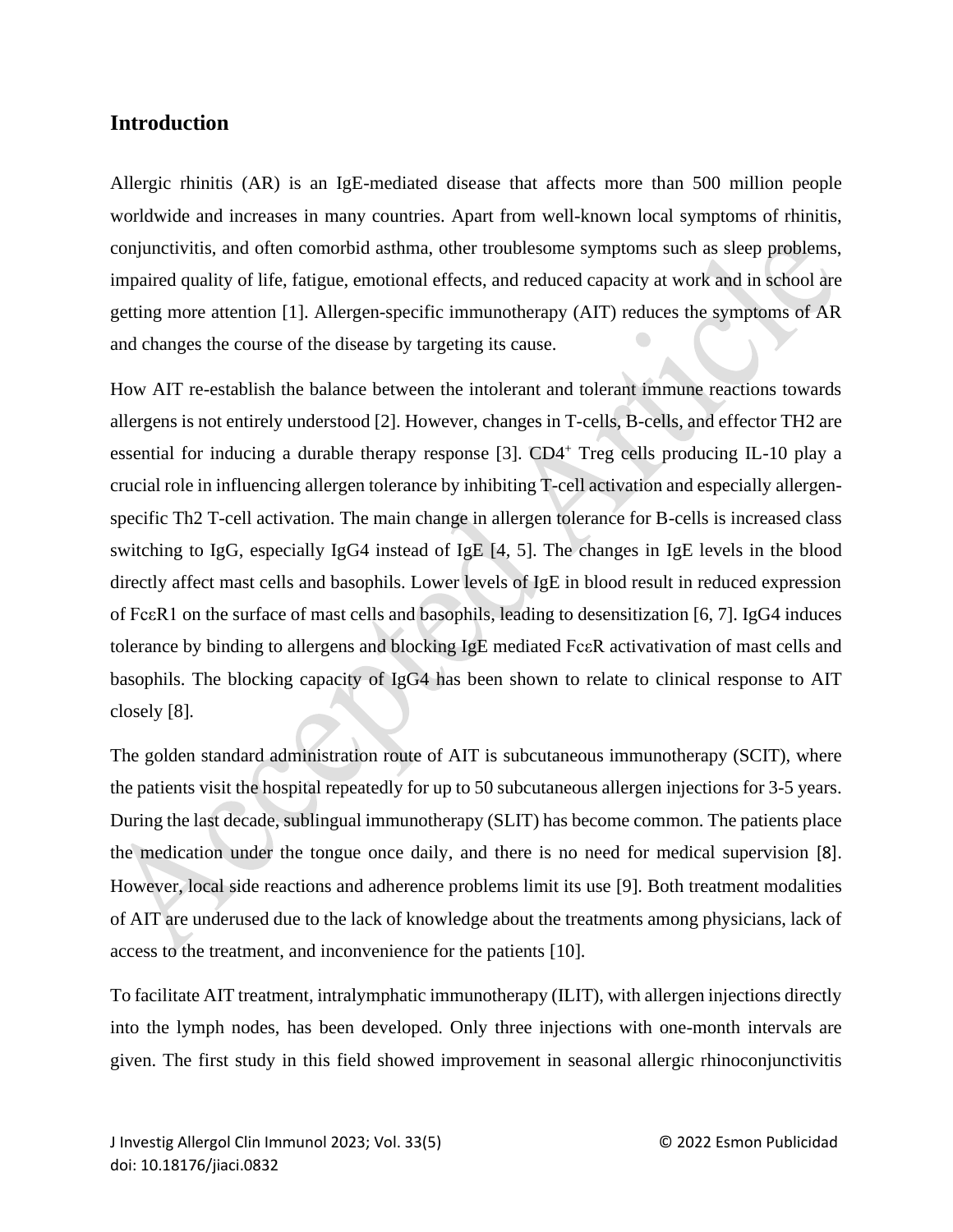symptoms in the same range as after SCIT, maintained tolerance at nasal provocation test (NPT), and reduced allergen-specific IgE levels three years after the treatment [11]. Several studies have since evaluated the concept [12-20]. One recent randomized, double-blind placebo-controlled RDBPC trial showed sustained clinical effects 2-3 years after treatment [21], while another RDBPC trial showed significant clinical impact only the first season after treatment but not the second or third season [22].

The present study was designed to follow up a group of pollen allergic patients 5-6 years after receiving ILIT for birch and grass allergy.

# **Methods**

### **Study design**

This was an open follow-up study 5-6 years after our previous national multicenter RDBPC study, where polysensitized patients with moderate to severe allergic rhinitis had been randomized 1:1 to active or placebo ILIT with two concomitant allergens, birch, and grass [12]. Since the number of previously placebo ILIT-treated patients available for follow-up was substantially lower than the number of actively ILIT-treated, we included additional patients with allergic rhinitis against birch and grass without previous AIT treatment. Together with the placebo group, these patients were analyzed in the between-group comparisons of active ILIT versus non-AIT treated patients. See supplementary Figure S1 and the method section in the supplementary materials for further details.

# **Patients**

All patients (28 placebo-treated and 26 ILIT treated) in the previous ILIT-study were eligible for inclusion. Exclusion criteria were pregnancy, nursing, AIT-treatment other than ILIT, or any significant disease making NPT contraindicated. After advertisement in newspapers and social media, additional patients with birch- and grass pollen-induced allergic rhinitis were recruited. They were screened and enrolled in the study as non-AIT-treated controls before commencing SCIT at our clinic. For further details, see the methods section in supplementary materials.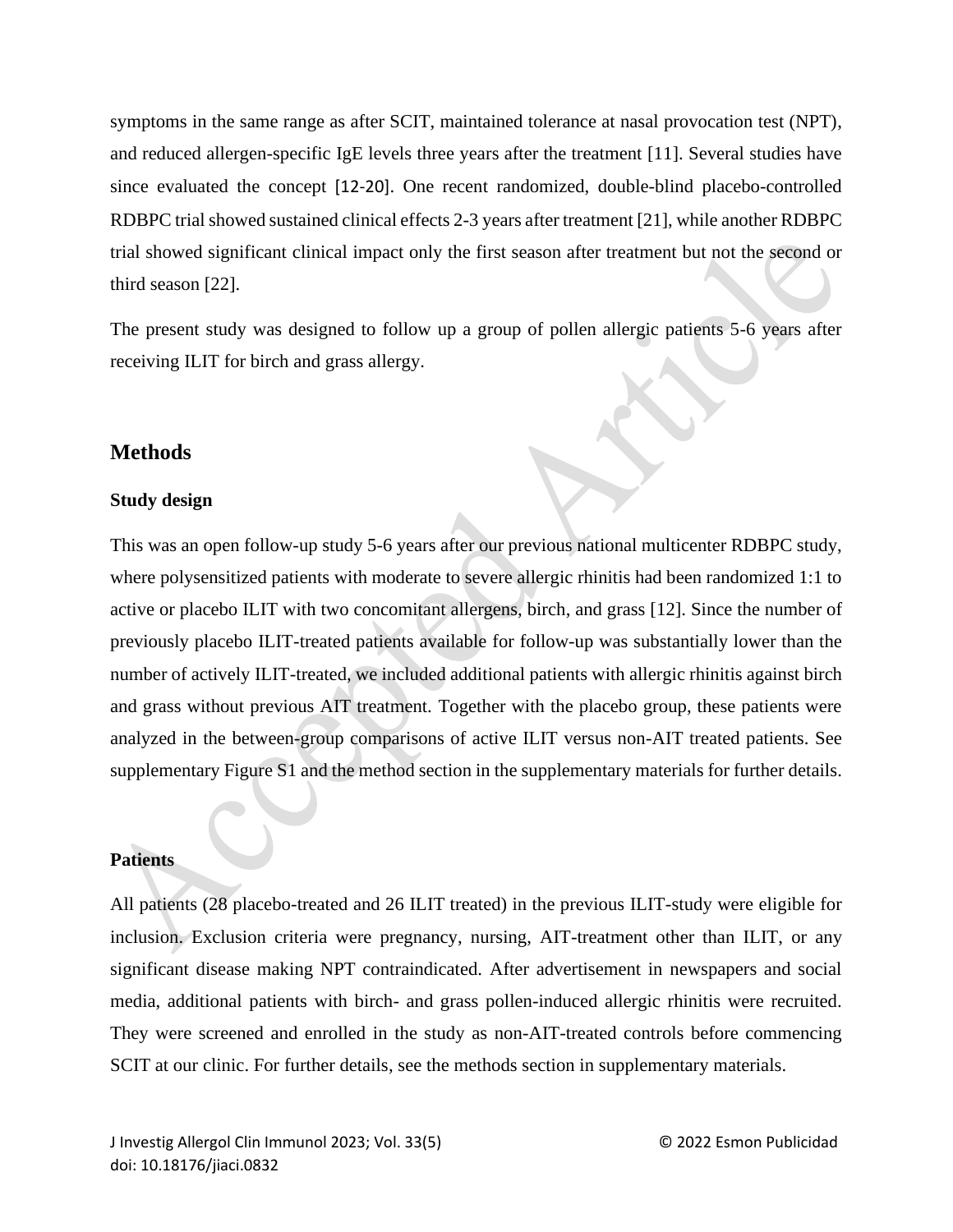The study was approved by the Ethics Committee in Stockholm, registered at ClinicalTrials.gov with ID NCT04296474, and conducted according to good clinical practice guidelines. All patients provided written informed consent before participation in the study.

# **Primary outcome measure**

**Nasal provocation test with timothy allergen.** The primary outcome measure was the response to an NPT with 1000 SQ-U of ALK Aquagen SQ® timothy allergen. The test was performed according to recommendations [23] and in the same way as in the ILIT study 5-6 years previously [12]. The result was expressed as area under the curve (AUC) for each patient. Peak nasal inspiratory flow (PNIF) was recorded with a portable inspiratory flow meter (In-check, Clement Clarke International) before the challenge and 30 minutes after the challenge. In the primary outcome analysis, we compared the results before treatment versus 5-6 years after treatment in the active and placebo group. We also made a between-group analysis comparing the patients treated with active ILIT versus non-AIT-treated patients. For further details, see the method section in supplementary materials.

# **Secondary outcome measures**

**Nasal provocation test with birch allergen.** NPT with 1000 SQ-U of ALK Aquagen SQ® birch was performed at a separate follow-up visit  $\geq$  two weeks apart from the grass NPT. The test was conducted the same way as NPT with the timothy allergen described above. The result in the active group was compared with the non-AIT-treated group. Birch NPT had not been included in the protocol in the previous RDBPC ILIT trial; therefore, a before versus after analysis could not be performed. For further details, see the methods section in supplementary materials.

**Combined symptoms and medication score.** During the pollen seasons, electronic questionnaires regarding symptoms and medication use were administered by e-mail. The questionnaires were completed at the beginning of the pollen season, at the probable peak pollen season, and at the end of the pollen season, all according to the local pollen counts. The patients were instructed to complete the CSMS questionnaires reflecting the symptoms during the last 24 hours. The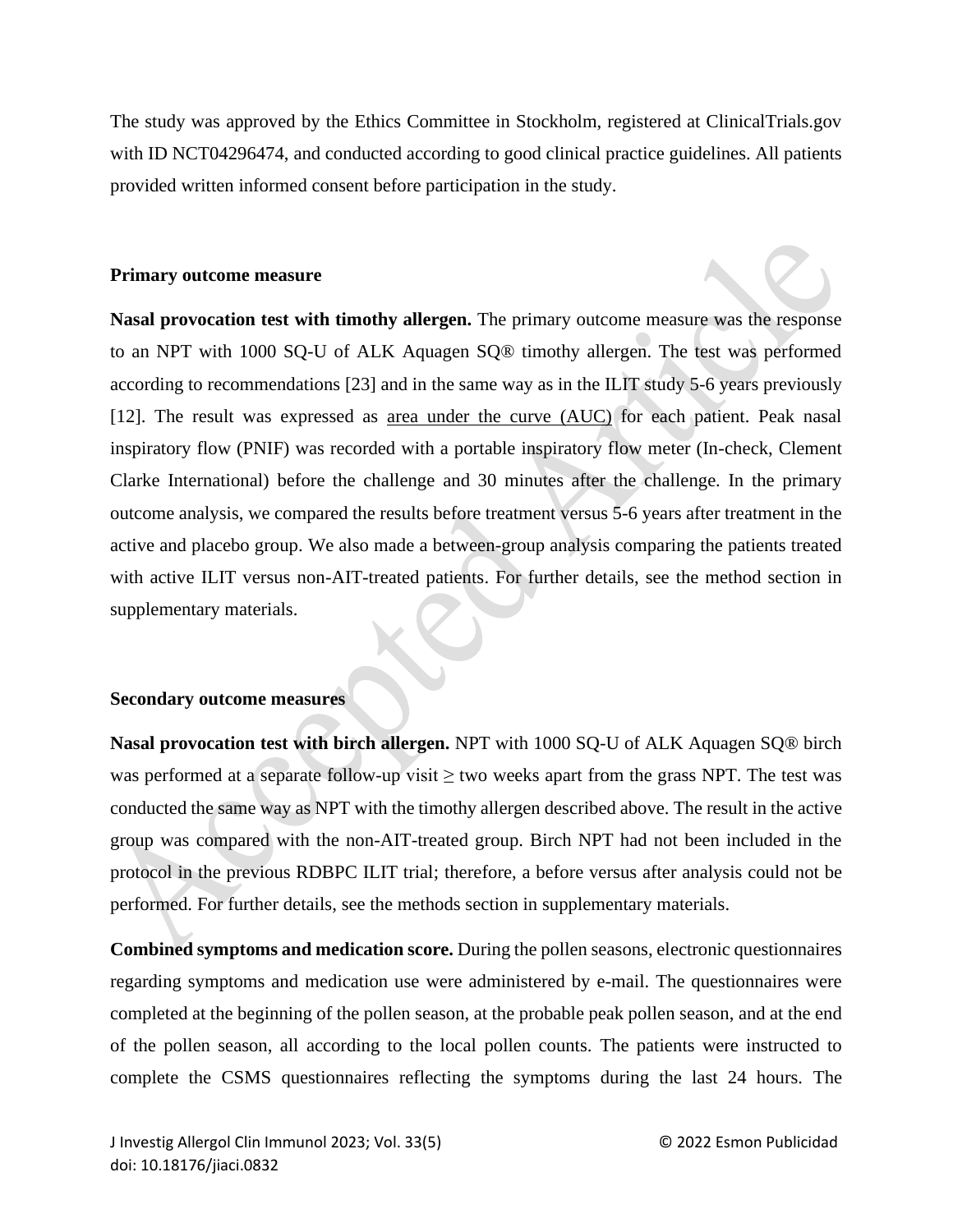registrations were performed at the birch and grass pollen season, respectively, in total at six-time points, as a modified version of EAACI:s guidelines for standardized outcome evaluation of AIT [24]. For further details, see the method section in Supplementary materials.

**Quality of life**. The quality of life was measured with questionnaires distributed simultaneously as the symptoms and medication questionnaires: at the beginning, at the heights, and at the end of the pollen seasons. Juniper Rhinoconjunctivitis Quality of Life Questionnaire (Standardized) (RQLQ) measures the quality of life related to allergic rhinoconjunctivitis and reflects the symptoms during one week before the completion of the form. For further details, see the method section in supplementary materials.

**Immunologic response.** Blood samples for allergen-specific IgE and IgG4 levels were obtained in the autumn or winter and measured with ImmunoCAP (Thermo Fisher Scientific, Uppsala, Sweden), according to the manufacturer's instructions. Fine needle aspirates (FNA) from lymph nodes and additional blood samplings were performed at Stockholm and Lund study-sites. Lymphocytes and Basophils were analyzed with flow cytometry. See the method section in supplementary materials for further details (Figure S3, 4).

## **Statistical analysis**

The Wilcoxon matched-pairs signed-rank test analyzed paired observations of NPT, IgE, and IgG4, T-cell activation before versus 5-6 years after treatment. Comparisons of SS, MS, CSMS, RQLQ, SNOT-22, T-cell and basophil activation, and B-cell amount between the active and non-AIT treated groups were analyzed with the Mann-Whitney test to compare rank. The statistical analyses were performed with GraphPad Prism 6.01 software (GraphPad Software, La Jolla, Calif). A power calculation was performed based on the primary outcome measure reactivity at NPT. We used a type 1 error rate  $\alpha$  level of 0.05 and a 2-sided test. With 25 participants in the active group and an SD of 57, we calculated that with  $NPT_{\text{baseline}} 127$ ,  $NPT_{\text{follow-up}} 91$ , and a power of 0.80, we could detect a remaining improvement of 28%. This is lower than at first follow-up 6-9 months after treatment but high enough to be clinically relevant.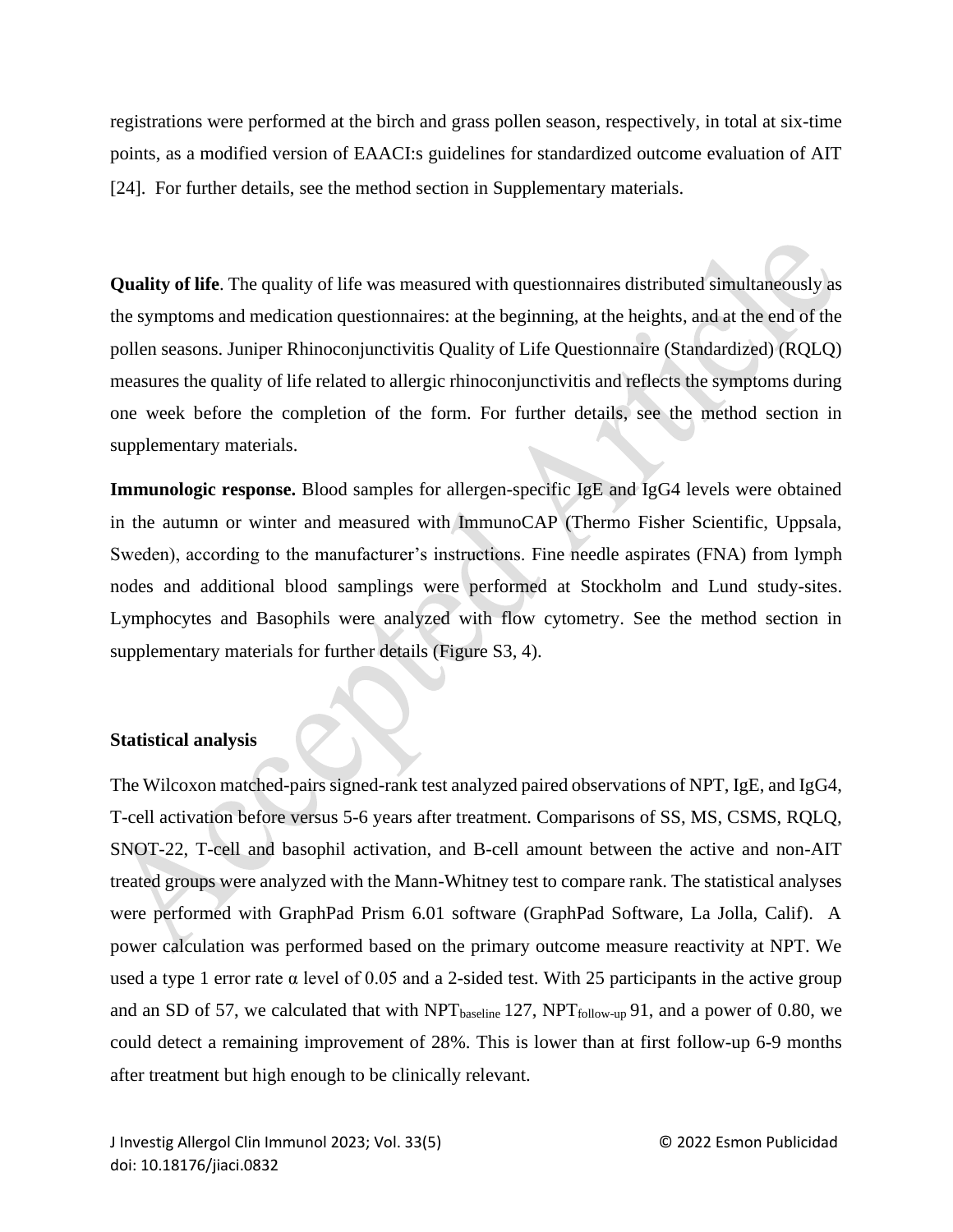# **Results**

## **Patients**

Only eight patients of the 28 placebo-treated patients could be enrolled for follow-up; for 8 of the patients, the reason was AIT treatment. In the active group, 20 patients were included for followup, only three patients had proceeded to conventional AIT. 6 new patients were included as non-AIT treated control patients. In total, 20 patients were included in the follow-up after active ILIT, and 14 patients were included in the non-AIT treated group. See Supplementary Figure S2 for the flow of the patients. The baseline characteristics for the patients before randomization to active or placebo ILIT 5-6 years previously (20 active ILIT-patients, eight placebo ILIT patients) or before enrollment in the study as allergic control patients without previous AIT (6 allergic controls) is described in Table 1. The baseline characteristics and demographics were equal in both groups, apart from the overall estimation of allergy severity at grass pollen season on the visual analog scale (VAS) and Timothy-specific IgE that were lower in the active group.

#### **Primary outcome measure**

There was no difference in reactivity at NPT with grass allergen in the active group 5-6 years after treatment compared to before treatment. The median AUC of the total symptoms before treatment was 100 (IQR 78-150, [95%CI 89-140]) and at the follow-up 98 (IQR78-185, [95%CI 92-149]), p=0.97, n=19. There was no difference in the before versus after comparison in the placebo group (Figure 1A). When comparing the grass NPT 5-6 years after treatment in the active group versus the non-AIT-treated group, the reactivity was less pronounced  $(p=0.01)$  in the active group compared to in the non-AIT group, which had a median AUC 185 (IQR 128-240, [95%CI 144- 224]), (Figure 1B).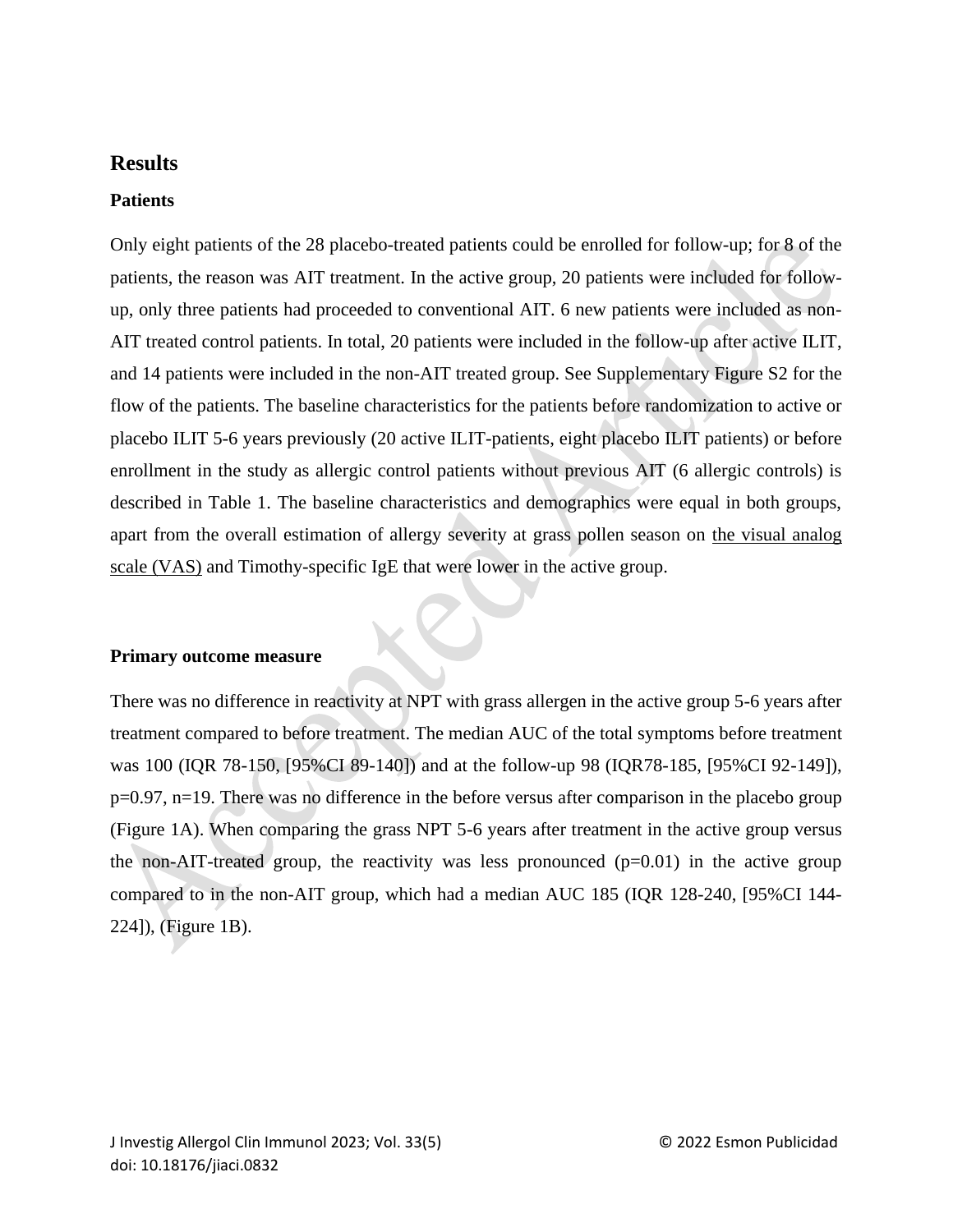#### **Secondary outcome measures**

#### *NPT birch*

The NPT with birch allergen did not show any difference between the active ILIT group that had a median AUC 95 (IQR 35-118, [95%CI 62-107]) and the non AIT-treated group that had a median AUC 111 (IQR 54-135, [95%CI 73-140]), p=0.20 (Figure 1C).

 $\bigodot$ 

#### *Symptoms and medication scores*

The patients who completed all three registrations at the birch and grass pollen seasons were included in the analysis (see Figure S2, which describes the flow of patients). CSMS and MS were lower in the ILIT-treated group than in the non-AIT-treated group during the birch and the grass pollen season. SS did not differ between the groups (Figure 2 and Table 2). CSMS had not been measured in the previous RDBPC ILIT trial. Hence, no before vs. after comparison could be performed.

#### *Quality of life*

The patients that completed all three registrations during the birch and grass pollen seasons, respectively, were included in the analysis. There were no differences between the active and placebo group at the birch or grass pollen season, in RQLQ scores or SNOT-22 scores. (See Table 2.) No before vs. after comparison was performed since the quality of life had not been measured among all patients in the previous RDBPC ILIT trial.

#### *Serology*

The change in allergen-specific IgE and IgG4 antibodies was compared before versus 5-6 years after the RDBPC ILIT study in the active and the placebo group (Table 2). The timothy-specific IgE antibodies were around 40% lower 5-6 years after active ILIT than before treatment. The placebo group did not change. The timothy-specific IgG4 antibodies showed a small but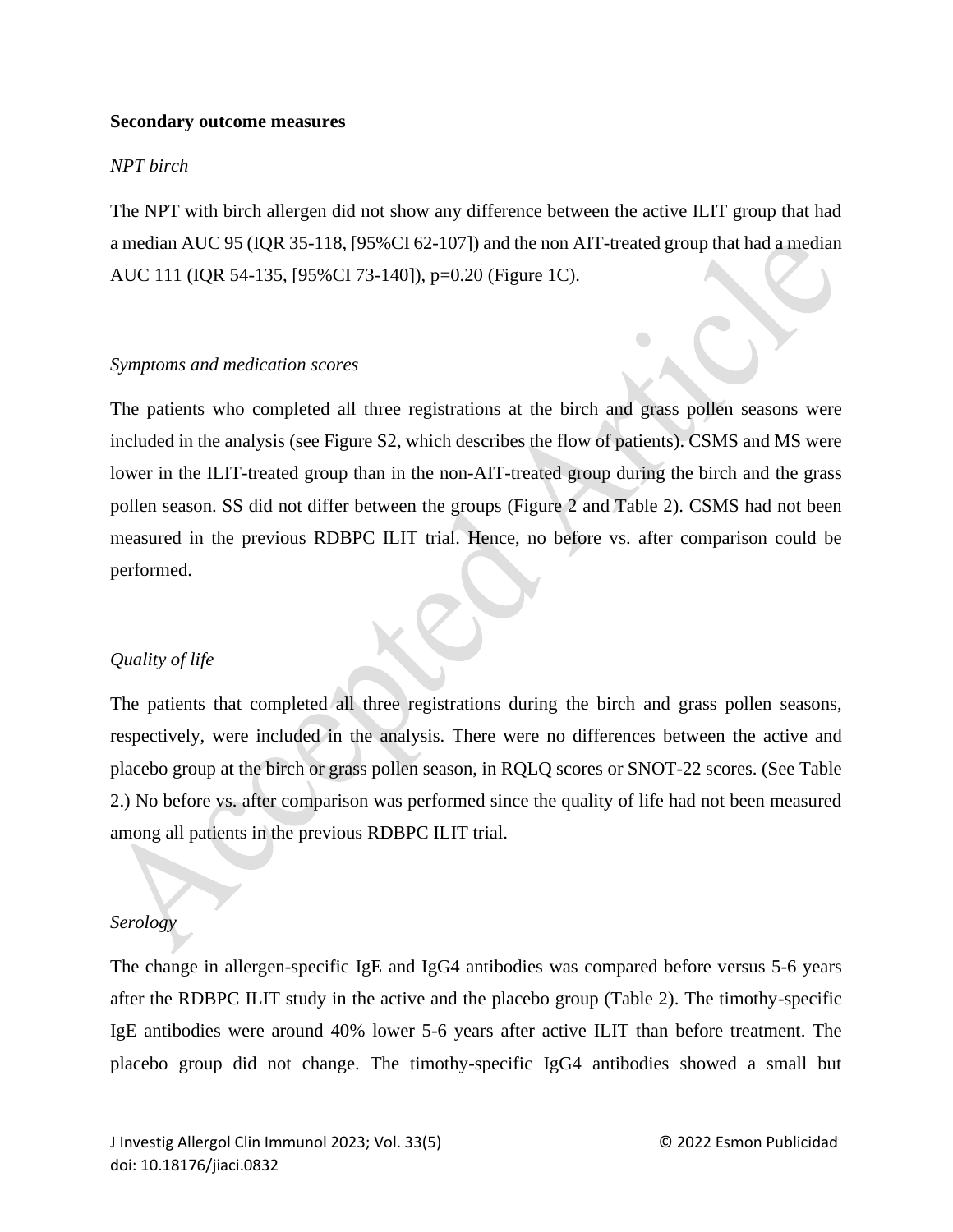statistically significant increase 5-6 years after active ILIT, while the placebo group did not change (Table 2). The birch IgE and IgG4 did not alter in any of the groups.

## *Lymphocyte populations in lymph node and blood*

The T-cells in the lymph node aspiration material from active ILIT patients and non-AIT treated patients were analyzed with flow cytometry. In the lymph nodes from active ILIT patients, the fraction of CD4<sup>+</sup> memory T-cells was increased compared to lymph nodes from the non-AIT treated patients, p=0.04 (Figure 3A). In the lymph node specimen, we also observed an increased B-cell fraction in active ILIT patients compared to non-AIT treated patients, p=0.02 (Supplementary Figure S5). No difference could be detected in the effector memory (EM)/ central memory (CM) ratio for CD4<sup>+</sup> and CD8<sup>+</sup> or the level of  $T_H1$ ,  $T_H2$ , and Treg T-cells in lymph nodes. No significant difference between active ILIT and placebo could be detected in the blood. See supplementary materials for further details (Figure S6-S7).

## *Basophils in blood*

The expression of membrane receptors, FceR1 bound IgE, and allergen-induced basophil activation was analyzed with flow cytometry. We found membrane-bound IgE to correlate with Fc $\epsilon$ R1expression levels p<0.0001, R<sup>2</sup>=0.7641, see supplementary materials Figure S8. In patients treated with active ILIT, the FcεR1 expression on basophils was lower than in control patients, p=0.0003, Mann Whitney test (Figure 4A). Similarly, in the active ILIT group, the levels of membrane-bound IgE were lower compared to control patients, p=0.02 (Figure 4B). We performed a basophil activation test to test if the reduced expression of FcεR1 and binding of total IgE translates into lower allergen-induced basophil activation. A trend towards lower activation in the active group could be detected in samples stimulated with timothy allergen, p=0,07 (Figure 4C). No difference was detected for samples activated with birch allergen (Figure 4D). No difference in basophil activation was detected using Avidin staining (Supplementary Figure S9).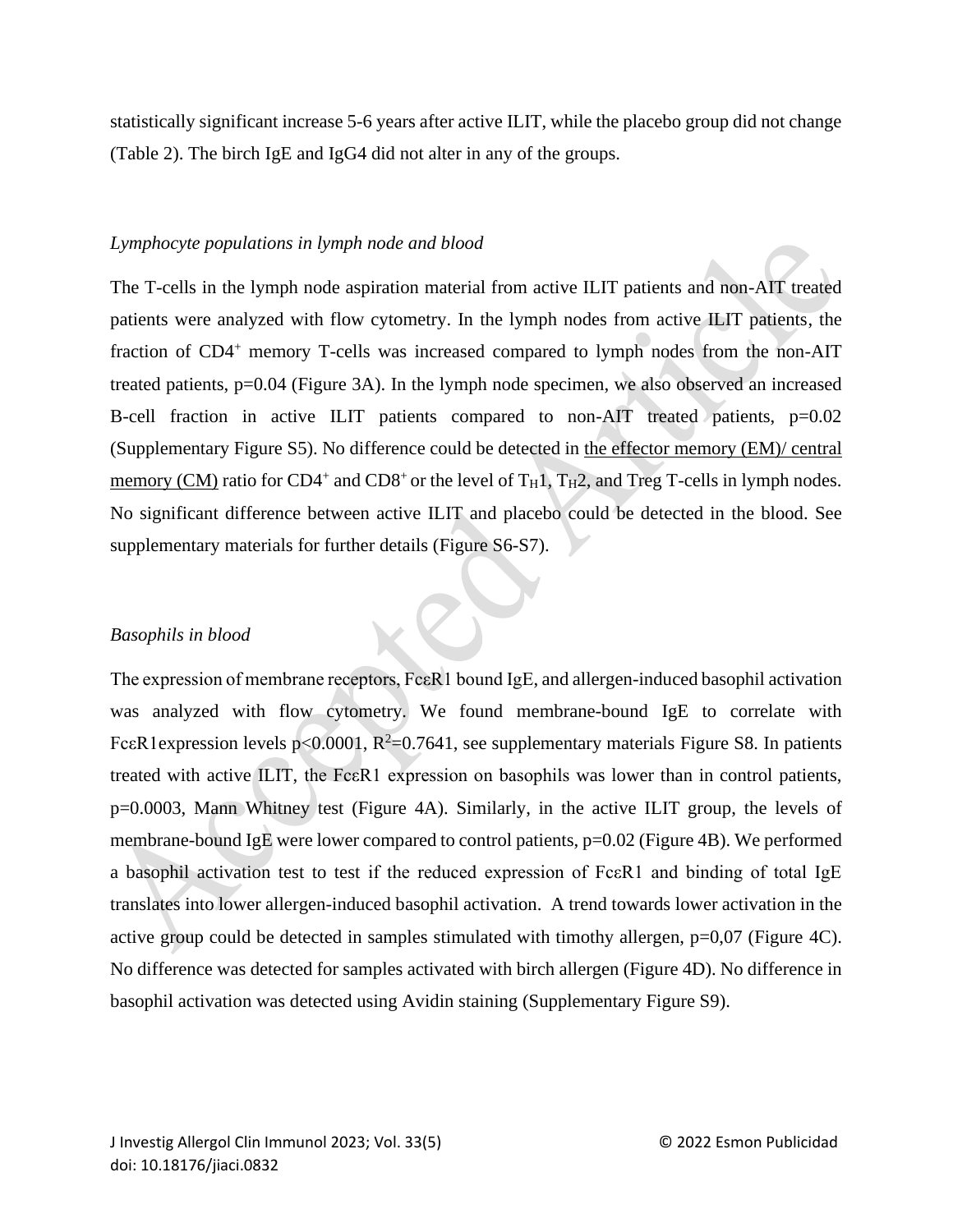# **Discussion**

This open follow-up study compares the 5-6 year outcome of ILIT for birch and grass with a pooled control group of previously placebo-treated ILIT-participants and non-AIT-treated allergic rhinitis patients. In the study, we found that more patients in the previously placebo-treated group had proceeded to conventional AIT than in the active group. The actively treated patients exhibited generally lower seasonal CSMS and MS values than the controls. Accordingly, the grass-specific IgE levels remained declined, the corresponding increase of the IgG4 values persisted, and the blood basophils showed reduced expression of Fc $\epsilon$ R1 and bound IgE. The latter are two crucial factors that determine basophils allergen sensitivity.

The postulated primary outcome measure was not reached since there was no significant reduction in timothy NPT reactivity 5-6 years after the treatment. However, the timothy NPT showed lower scores in the active group than in the non-AIT-treated group. It is important to note that NPT is a high variability test. Our statistical power calculations made us aim for 25 actively treated participants. Ending up with only 20 prevented us from detecting an improvement below 28%.

The perhaps most robust immunological test in the presented follow-up is the allergen-specific Ig antibodies in the blood. In the original RDBPC study, an increase in grass-specific IgE and IgG4 were noticed 2-4 weeks after active ILIT [12]. In this follow-up study, the grass-specific IgE levels had decreased by 40% compared to baseline. The magnitude and shape of the grass-specific IgE response detected mirror the response seen after conventional AIT [25]. The grass-specific IgG4 levels remained elevated by approximately 20% 5-6 years after ILIT, compared with baseline. This is a relatively small increase in comparison with levels reported as a result of SCIT and SLIT [26, 27]. However, functional properties, such as blocking capacity, are generally considered to be more important for clinical response than the actual level [28]. A basophil activation test has been used to analyze allergen-induced basophil activation and the blocking capacity of mediators in serum [29]. The use of allergen-induced basophil activation has been shown to be a promising biomarker for the detection of clinical response to AIT [30]. In the follow-up study, we could demonstrate a trend for reduced grass allergen-induced basophil activation. The reduced activation might be a result of increased blocking capacity of grass-specific IgG4 and a reduced basophil expression of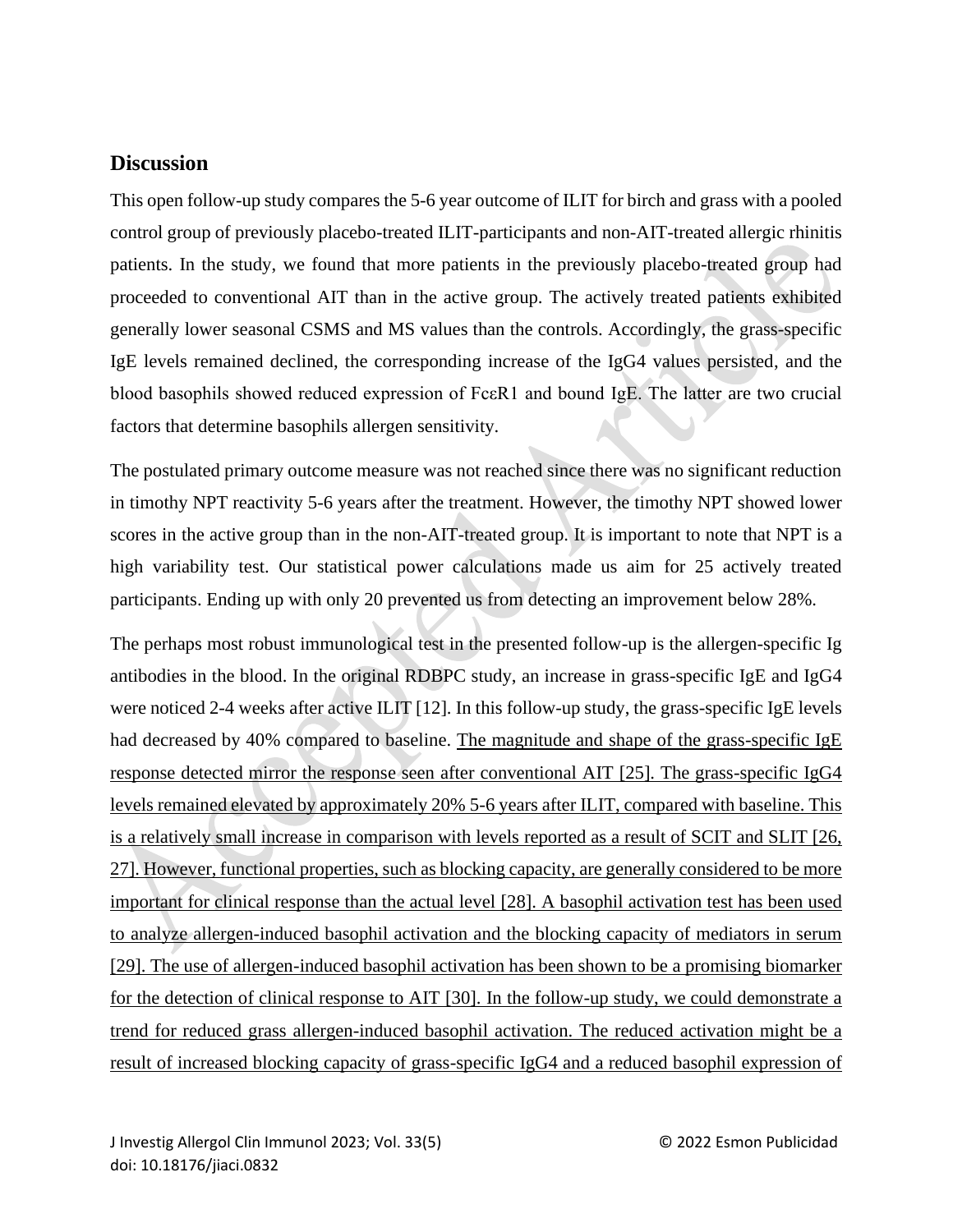# FcεR1. The presented changes in IgE and IgG4, along with the trend for reduced basophil activation towards grass allergen, advocate a potential long-lasting symptom protecting effect of grass ILIT.

Significant changes in IgE and IgG4 levels specific for birch allergen could neither be seen at the original RDBPC study nor was it found in this long-term follow-up. The basophil activation test in the present study is a third biomarker that fails to support the effect of the birch treatment. The same treatment dose and intervals were used for both birch and grass, with grass injections in the left groin and birch injections in the right groin and 30 minutes in-between the injections. No technical factors can explain the different results. However, the quality and conformation of allergen epitopes may differ between the birch and grass preparation, with different abilities to induce tolerance upon lymph node injections [31, 32]. The clinical outcomes during the first year after active ILIT suggested an improvement of the birch-induced symptoms, with less need for rescue medication and improvement on the nasal symptoms domain at RQLQ. This follow-up study showed less medication use and lower CSMS scores at birch pollen season compared to non-AIT treated patients. The amount of allergen corresponding to the ALK SQ levels was arbitrarily chosen many years ago, and it is tempting to speculate that the lack of birch-specific IgE and IgG4 changes might be due to differences in the relative allergen content between birch and grass [33]. It is a common clinical observation that allergic adverse reactions are more common in grass immunotherapy compared to SCIT with tree allergens, which has also been described for SCIT with other extracts than Alutard [34]. This supports the apprehension that the doses in birch and grass extracts are not equivalent. This might play a more prominent role in ILIT, where the total doses are far lower than for SCIT. The birch allergen in ALK Alutard, in the doses used for ILIT, was perhaps not sufficient to elicit immunological changes at the B-cell and antibody levels. This does not rule out a clinical effect after birch treatment since tolerance may depend not only on the level of these biomarkers but also on their affinity [35], which was not measured.

In the original RDBPC we analyzed the level of naïve and memory cells in the allergen injected lymph nodes and in the blood. At the long-term follow-up there was still an increased conversion of naïve  $CD4^+$  T-cells to memory  $CD4^+$  T-cells in the lymph nodes. It would have been of great interest to determine if these memory cells were allergen-specific, but the limited amount of lymph node material didn't allow for more analyses. Future studies could search for evidence of allergen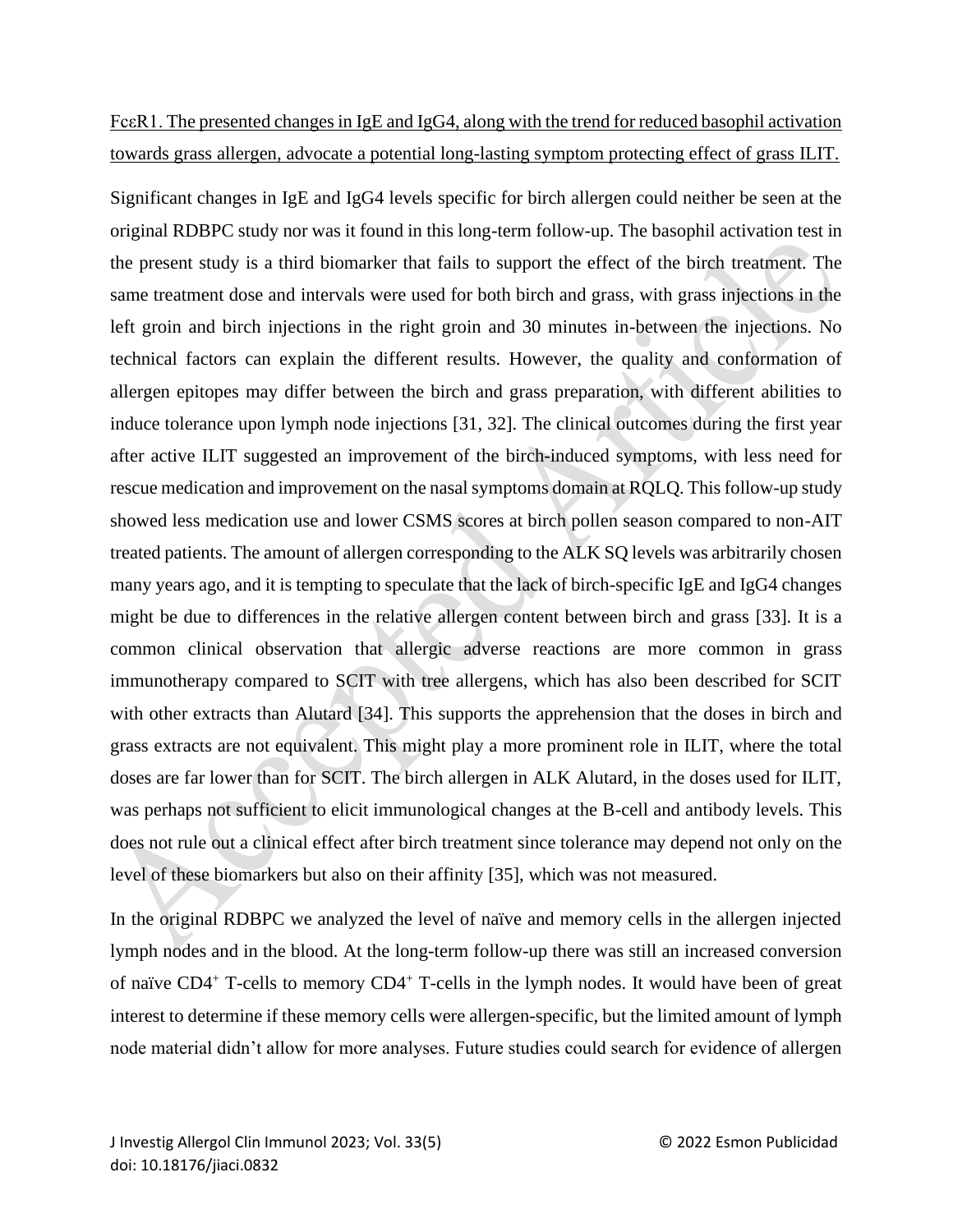persistence in lymph nodes, the function of follicular dendritic cells in the tolerance-inducing immune response, and include investigations of whether the memory cells may be capable of mounting favorable responses after booster ILIT injections. In the present study, there were also increased levels of B-cells in the lymph nodes after active ILIT, which underpins long-lasting immunological alterations after ILIT.

The open nature of this evaluation is a significant drawback that opens for personal biases, especially when it comes to reporting symptoms and medication. It can only partly be compensated by the relatively more objective value of the laboratory test results. However, an open follow-up design was the only option that could facilitate the necessary recruitment of participants to the first study. Another weakness in our study is the small sample size and the problem of recruiting still unvaccinated placebo patients from the original study. To gain more power in the analyses, we expanded the control group to include new patients with allergic rhinitis. These patients were recruited in the same way as the patients in the original RDBPC study. Since they were not randomized at the same time as the other patients, there is a risk of bias in the comparisons between active and non-AIT-treated patients. Indeed, the baseline estimation of grass allergy severity at VAS showed higher scores in the non-AIT-treated group than in the active group. Seasonal CSMS was not included in the study design in the original RDBPC study. CSMS is today considered the recommended method for following up clinical response to AIT. However, this was not the case when the study was conceived so unfortunately, these baseline scores are lacking. However, the CSMS, SS, MS, and NPT graphs 5-6 years after treatment reveal that the new control patients, marked in the graph, had scores that were in the same range as previous placebo-ILIT patients.

At the follow-up visits, many active patients stated, off the record, that they had experienced an improvement in seasonal symptoms lasting for three years after treatment. After that, they reported that the symptom control gradually deteriorated. Two of the active ILIT group patients started AIT after finishing the follow-up study. The duration of treatment effect is similar to what was found in another recent ILIT-study [21]. It is possible that the ILIT protocol could be improved by adding pre-seasonal booster injections during the first 2-3 years after the initial treatment year to prolong the effect.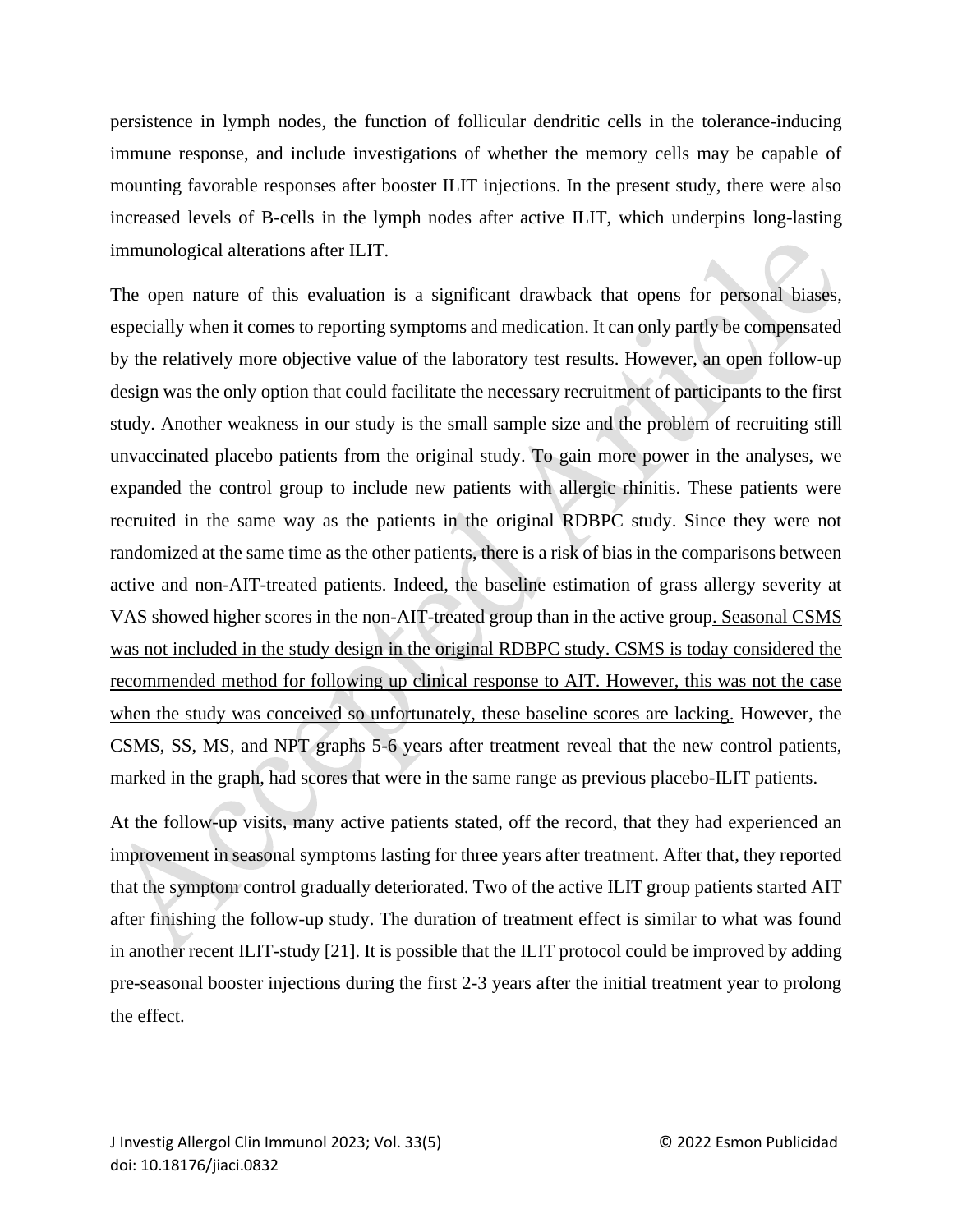To summarize, this is the first five-year follow-up after ILIT. It indicates that some of the beneficial ILIT effects remain for at least five years. It is an open-label study, and the groups are heterogeneous. Still reduced grass-specific IgE levels, increased IgG4 levels, and a trend towards reduced basophil activation to grass allergen are in line with the reduced CSMS reported. Hence, it is tempting to conclude that the long-term data presented supports the concept of ILIT in the treatment of pollen-induced allergic rhinitis.

## **Declarations**

The data presented in the manuscript have not been presented elsewhere.

The authors declare no conflict of interest.

The study was funded by: ALF medicine, The Asthma, Allergy Association's Research Fund, Hesselman's research foundation, ACTA Oto-Laryngologica foundation.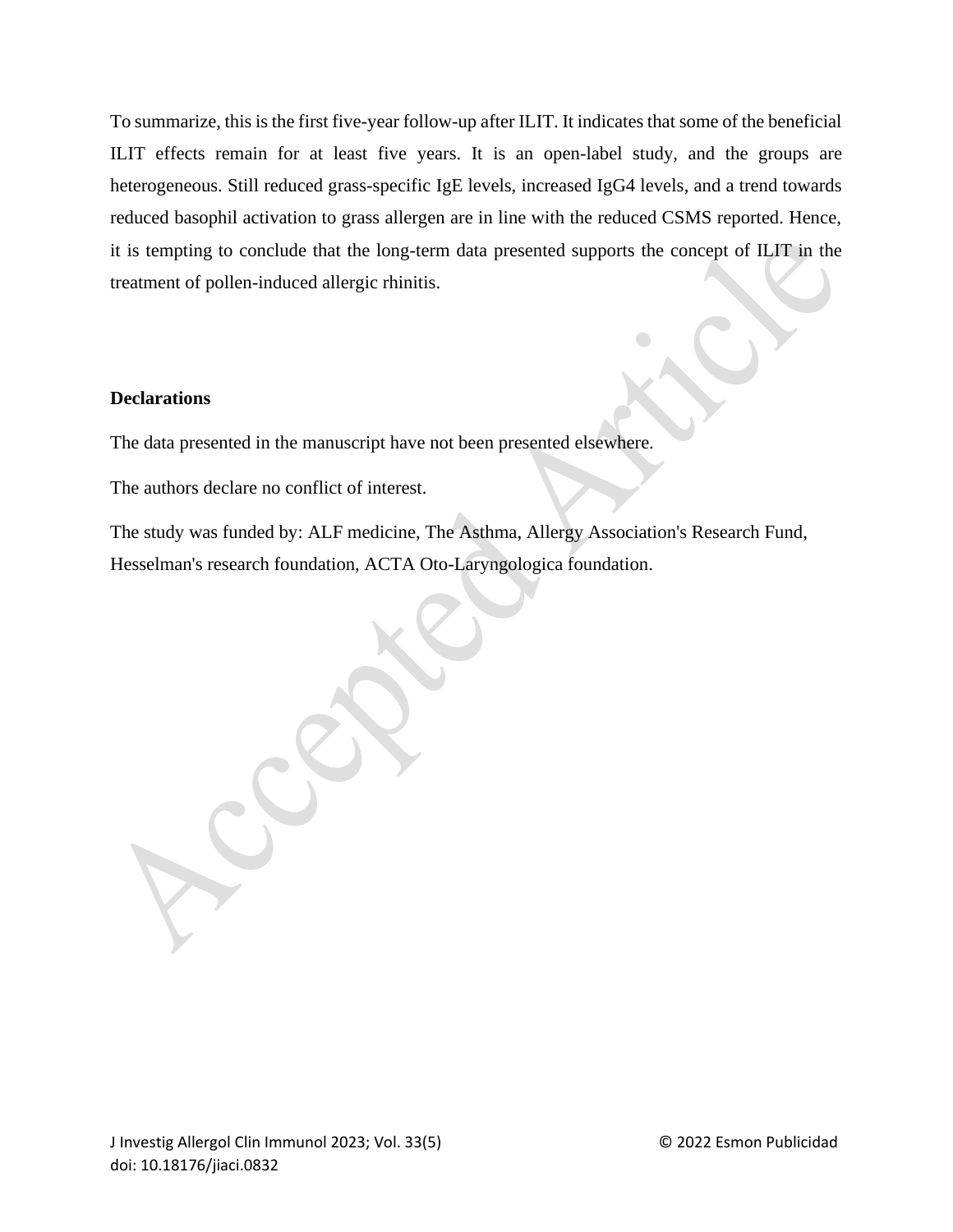# **References**

- 1. Bousquet J, Khaltaev N, Cruz AA, Denburg J, Fokkens WJ, Togias A, et al. Allergic Rhinitis and its Impact on Asthma (ARIA) 2008 update (in collaboration with the World Health Organization, GA(2)LEN and AllerGen). Allergy. 2008;63 Suppl 86:8-160.
- 2. Izquierdo E, Rodriguez-Coira J, Delgado-Dolset MI, Gomez-Casado C, Barber D, Escribese MM. Epithelial Barrier: Protector and Trigger of Allergic Disorders. J Investig Allergol Clin Immunol. 2022;32:81-96.
- 3. Kucuksezer UC, Ozdemir C, Cevhertas L, Ogulur I, Akdis M, Akdis CA. Mechanisms of allergenspecific immunotherapy and allergen tolerance. Allergol Int. 2020;69:549-60.
- 4. Hoof I, Schulten V, Layhadi JA, Stranzl T, Christensen LH, Herrera de la Mata S, et al. Allergenspecific IgG(+) memory B cells are temporally linked to IgE memory responses. J Allergy Clin Immunol. 2020;146:180-91.
- 5. Shamji MH, Valenta R, Jardetzky T, Verhasselt V, Durham SR, Wurtzen PA, et al. The role of allergen-specific IgE, IgG and IgA in allergic disease. Allergy. 2021;76:3627-41.
- 6. Berings M, Gevaert P, De Ruyck N, Derycke L, Holtappels G, Pilette C, et al. FcepsilonRI expression and IgE binding by dendritic cells and basophils in allergic rhinitis and upon allergen immunotherapy. Clin Exp Allergy. 2018;48:970-80.
- 7. MacGlashan DW, Jr. Endocytosis, recycling, and degradation of unoccupied FcepsilonRI in human basophils. J Leukoc Biol. 2007;82:1003-10.
- 8. Jutel M, Agache I, Bonini S, Burks AW, Calderon M, Canonica W, et al. International consensus on allergy immunotherapy. J Allergy Clin Immunol. 2015;136:556-68.
- 9. Li JT, Bernstein DI, Calderon MA, Casale TB, Cox L, Passalacqua G, et al. Sublingual grass and ragweed immunotherapy: Clinical considerations-a PRACTALL consensus report. J Allergy Clin Immunol. 2016;137:369-76.
- 10. Pfaar O, Bonini S, Cardona V, Demoly P, Jakob T, Jutel M, et al. Perspectives in allergen immunotherapy: 2017 and beyond. Allergy. 2018;73 Suppl 104:5-23.
- 11. Senti G, Prinz Vavricka BM, Erdmann I, Diaz MI, Markus R, McCormack SJ, et al. Intralymphatic allergen administration renders specific immunotherapy faster and safer: a randomized controlled trial. Proc Natl Acad Sci U S A. 2008;105:17908-12.
- 12. Hellkvist L, Hjalmarsson E, Kumlien Georén S, Karlsson A, Lundkvist K, Winqvist O, et al. Intralymphatic immunotherapy with 2 concomitant allergens, birch and grass: A randomized, double-blind, placebo-controlled trial. J Allergy Clin Immunol. 2018;142:1338-41.e9.
- 13. Hylander T, Larsson O, Petersson-Westin U, Eriksson M, Kumlien Georén S, Winqvist O, et al. Intralymphatic immunotherapy of pollen-induced rhinoconjunctivitis: a double-blind placebocontrolled trial. Respir Res. 2016;17:10.
- 14. Hylander T, Latif L, Petersson-Westin U, Cardell LO. Intralymphatic allergen-specific immunotherapy: an effective and safe alternative treatment route for pollen-induced allergic rhinitis. J Allergy Clin Immunol. 2013;131:412-20.
- 15. Lee SP, Choi SJ, Joe E, Lee SM, Lee MW, Shim JW, et al. A Pilot Study of Intralymphatic Immunotherapy for House Dust Mite, Cat, and Dog Allergies. Allergy Asthma Immunol Res. 2017;9:272-7.
- 16. Lee SP, Jung JH, Lee SM, Joe E, Kang IG, Kim ST, et al. Intralymphatic Immunotherapy Alleviates Allergic Symptoms During Allergen Exposure in Daily Life. Allergy Asthma Immunol Res. 2018;10:180-1.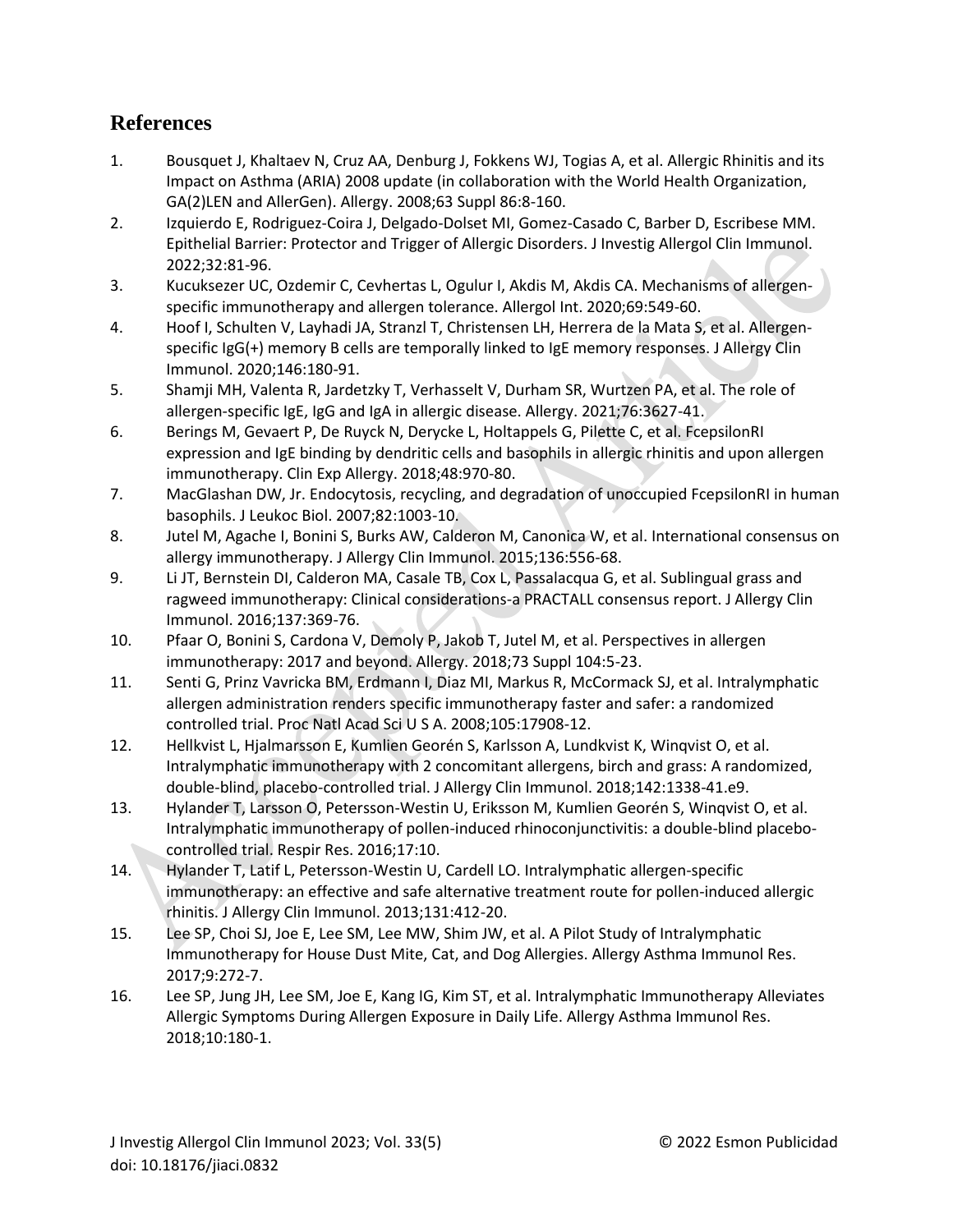- 17. Patterson AM, Bonny AE, Shiels WE, 2nd, Erwin EA. Three-injection intralymphatic immunotherapy in adolescents and young adults with grass pollen rhinoconjunctivitis. Ann Allergy Asthma Immunol. 2016;116:168-70.
- 18. Schmid JM, Nezam H, Madsen HH, Schmitz A, Hoffmann HJ. Intralymphatic immunotherapy induces allergen specific plasmablasts and increases tolerance to skin prick testing in a pilot study. Clin Transl Allergy. 2016;6:19.
- 19. Senti G, Crameri R, Kuster D, Johansen P, Martinez-Gomez JM, Graf N, et al. Intralymphatic immunotherapy for cat allergy induces tolerance after only 3 injections. J Allergy Clin Immunol. 2012;129:1290-6.
- 20. Witten M, Malling HJ, Blom L, Poulsen BC, Poulsen LK. Is intralymphatic immunotherapy ready for clinical use in patients with grass pollen allergy? J Allergy Clin Immunol. 2013;132:1248-52.e5.
- 21. Terada T, Omura S, Kikuoka Y, Suzuki M, Inaka Y, Inui T, et al. Sustained effects of intralymphatic pollen-specific immunotherapy on Japanese cedar pollinosis. Rhinology. 2020.
- 22. Skaarup SH, Schmid JM, Skjold T, Graumann O, Hoffmann HJ. Intralymphatic immunotherapy improves grass pollen allergic rhinoconjunctivitis: A 3-year randomized placebo-controlled trial. J Allergy Clin Immun. 2021;147:1011-9.
- 23. Augé J, Vent J, Agache I, Airaksinen L, Campo Mozo P, Chaker A, et al. EAACI Position paper on the standardization of nasal allergen challenges. Allergy. 2018;73:1597-608.
- 24. Pfaar O, Demoly P, Gerth van Wijk R, Bonini S, Bousquet J, Canonica GW, et al. Recommendations for the standardization of clinical outcomes used in allergen immunotherapy trials for allergic rhinoconjunctivitis: an EAACI Position Paper. Allergy. 2014;69:854-67.
- 25. Shamji MH, Kappen JH, Akdis M, Jensen-Jarolim E, Knol EF, Kleine-Tebbe J, et al. Biomarkers for monitoring clinical efficacy of allergen immunotherapy for allergic rhinoconjunctivitis and allergic asthma: an EAACI Position Paper. Allergy. 2017;72:1156-73.
- 26. Jutel M, Jaeger L, Suck R, Meyer H, Fiebig H, Cromwell O. Allergen-specific immunotherapy with recombinant grass pollen allergens. J Allergy Clin Immunol. 2005;116:608-13.
- 27. Reisinger J, Horak F, Pauli G, van Hage M, Cromwell O, Konig F, et al. Allergen-specific nasal IgG antibodies induced by vaccination with genetically modified allergens are associated with reduced nasal allergen sensitivity. J Allergy Clin Immunol. 2005;116:347-54.
- 28. Shamji MH, Ljorring C, Francis JN, Calderon MA, Larche M, Kimber I, et al. Functional rather than immunoreactive levels of IgG4 correlate closely with clinical response to grass pollen immunotherapy. Allergy. 2012;67:217-26.
- 29. Lalek N, Kosnik M, Silar M, Korosec P. Immunoglobulin G-dependent changes in basophil allergen threshold sensitivity during birch pollen immunotherapy. Clin Exp Allergy. 2010;40:1186-93.
- 30. Zidarn M, Kosnik M, Silar M, Bajrovic N, Korosec P. Sustained effect of grass pollen subcutaneous immunotherapy on suppression of allergen-specific basophil response; a real-life, nonrandomized controlled study. Allergy. 2015;70:547-55.
- 31. Alfaya Arias T, Feo Brito F, Somoza Alvarez ML, Amo-Salas M, Lucas JA, Gutierrez Manero J, et al. Allergenicity of grass pollen from polluted and non-polluted areas measured by skin prick test and basophil activation test. J Investig Allergol Clin Immunol. 2022:0.
- 32. Becker S, Fassio F, Munoz-Cano R, Klimek L, Vidal C, Heath MD, et al. Major Allergen Content In Allergen Immunotherapy Products: The Limited Value of Numbers. J Investig Allergol Clin Immunol. 2022:0.
- 33. Larenas-Linnemann D, Cox LS, Immunotherapy, Allergy Diagnostics Committee of the American Academy of Allergy A, Immunology. European allergen extract units and potency: review of available information. Ann Allergy Asthma Immunol. 2008;100:137-45.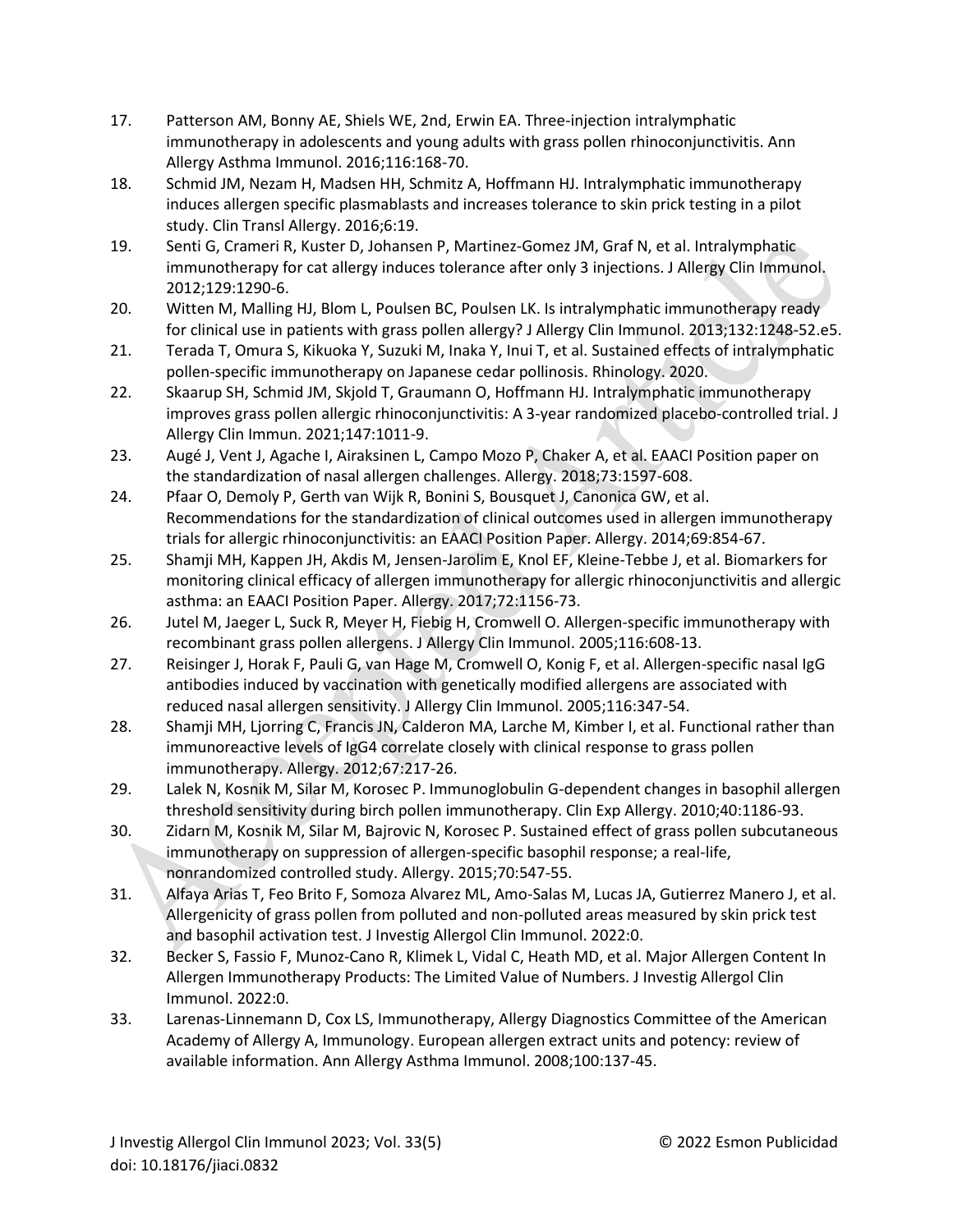- 34. Mustafa SS, Bingemann T, Blue H, Conn K, Hanley T, Ramsey A. Systemic reactions to subcutaneous immunotherapy: Effects of dosing and aeroallergen content. Ann Allergy Asthma Immunol. 2019;123:284-7.
- 35. Akdis CA, Akdis M. Mechanisms of allergen-specific immunotherapy and immune tolerance to allergens. World Allergy Organ J. 2015;8:17.

J Investig Allergol Clin Immunol 2023; Vol. 33(5) © 2022 Esmon Publicidad doi: 10.18176/jiaci.0832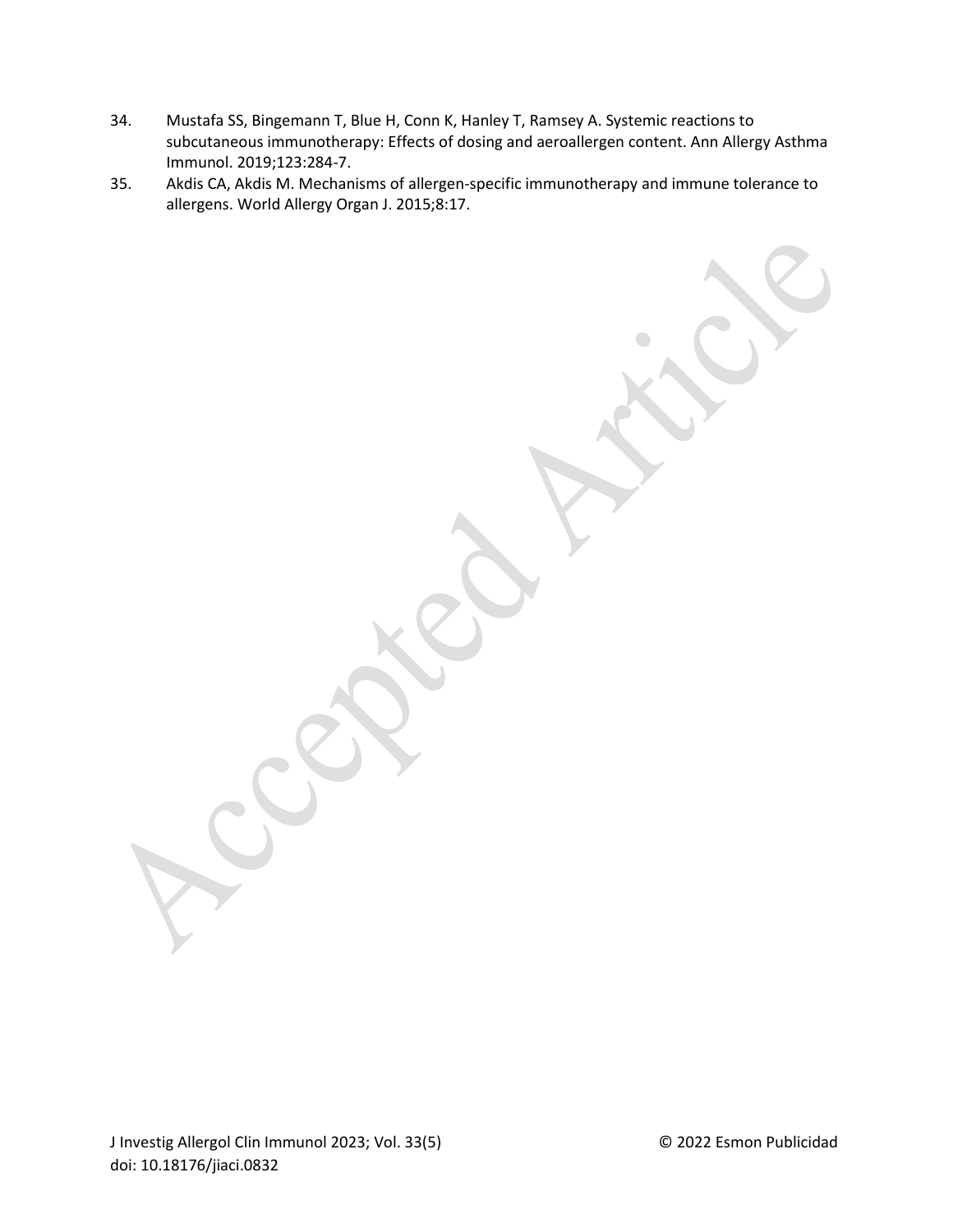**Table 1.** Baseline characteristics and demographics.

|                                              | Non-AIT-treated  | <b>Active ILIT</b> | p-value |
|----------------------------------------------|------------------|--------------------|---------|
|                                              | $n = 14$         | $n = 20$           |         |
| Age, median years                            | 31               | 35                 | 0.47    |
| Gender (male:female)                         | 9:5              | 14:6               | 1.0     |
| Study site (Stockholm: Lund)                 | 10:4             | 11:9               | 0.48    |
| Overall allergic rhinitis severity VAS birch | $6.6(2.5-8.1)$   | $5.4(1.1-9.2)$     | 0.53    |
| (median, range),                             |                  |                    |         |
| Overall allergic rhinitis severity VAS grass | $7.3(5.5-9.4)$   | $5.7(1.6-9.0)$     | 0.02    |
| (median, range)                              |                  |                    |         |
| NPT Timothy (median, range)                  | 115 (98-175)     | 98 (40-233)        | 0.25    |
| Birch specific IgE (median, range)           | 20.0 (3.0-100.0) | 11.0 (2.8-63.0)    | 0.99    |
| Timothy specific IgE (median, range)         | 25.0 (4.1-100.0) | 8.7 (0.42-88.3)    | 0.05    |

Visual analog scale (VAS), Nasal provocation test (NPT).

J Investig Allergol Clin Immunol 2023; Vol. 33(5) © 2022 Esmon Publicidad doi: 10.18176/jiaci.0832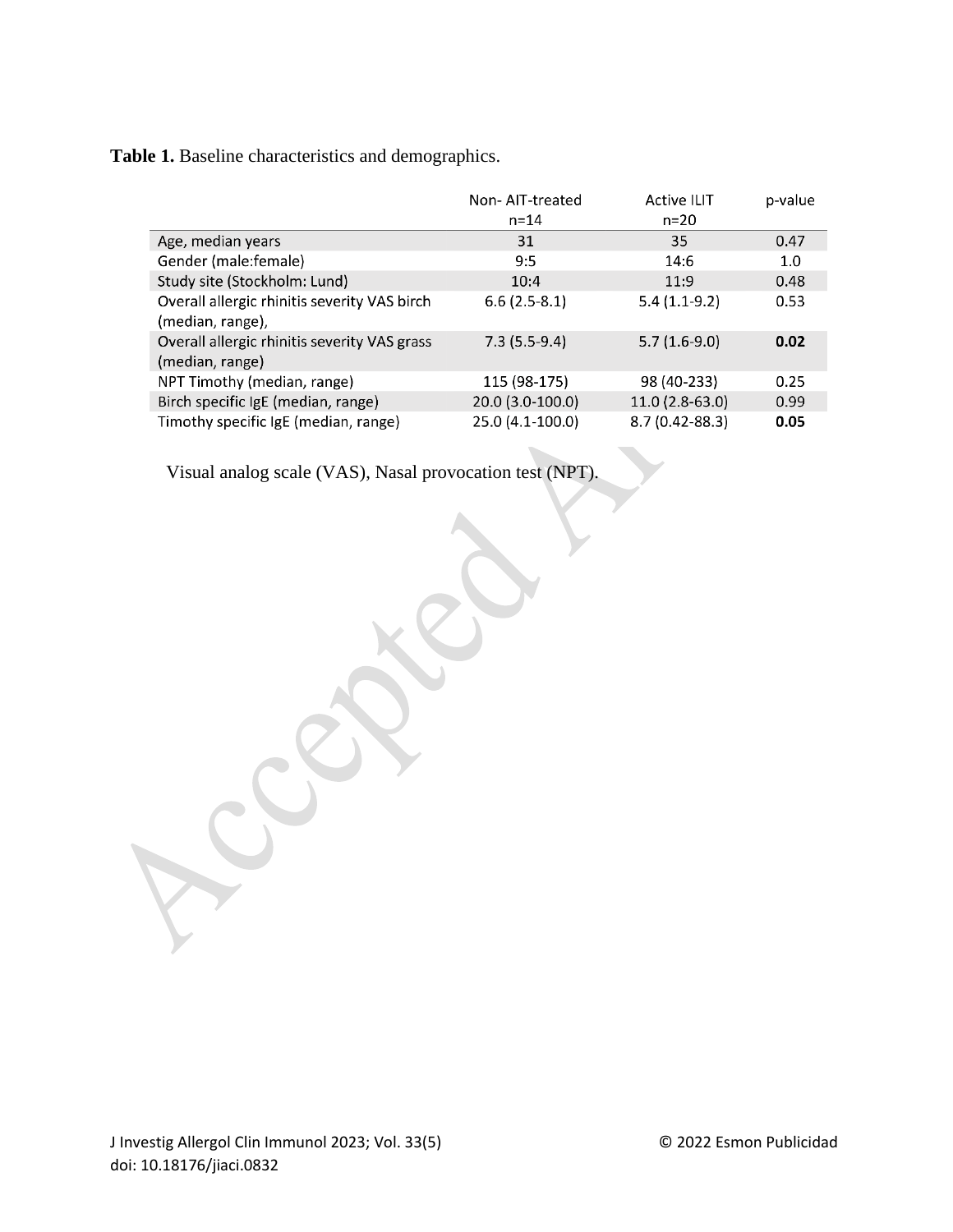# Table 2. Secondary outcome measures.

|                       |                                     |                                  | p-value           |
|-----------------------|-------------------------------------|----------------------------------|-------------------|
|                       | Non AIT-treated                     | Previous active ILIT             | (non AIT-treated  |
|                       | Median                              | Median                           | vs. active ILIT,  |
|                       | (IQR [95%CI])                       | (IQR [95%CI])                    | Mann Whitney      |
|                       |                                     |                                  | test)             |
| CSMS birch            | $5.8$ (4.4-6.2 [4.6-6.6])           | $4.0(2.0-5.1[2.7-4.6])$          | 0.013             |
| CSMS grass            | $5.5(3.5-6.2[4.3-6.1])$             | 3.6 (1.3-5.4 [2.3-4.7])          | 0.038             |
| SS birch              | 2.0 (1.6-2.5 [1.5-2.4])             | 1.5 (0.9-2.7 [1.2-2.2])          | 0.43              |
| SS grass              | 2.2 (1.5-2.7 [1.5-2.8])             | $1.6(0.8-2.3[1.1-2.3])$          | 0.18              |
| MS birch              | $4.0$ (2.8-4.3 [2.6-4.6])           | $2.0$ (0.9-3.1 [1.3-2.6])        | 0.003             |
| MS grass              | 3.5 (2.0-4.0 [2.3-3.8])             | $2.0(0.0-3.5[1.1-2.6])$          | 0.043             |
| RQLQ birch            | $1.4(0.8-2.2[1.1-1.9])$             | $0.6$ (0.3-2.0 [0.6-1.5])        | 0.08              |
| RQLQ grass            | $1.4(0.7-2.0[1.0-1.8])$             | $0.8(0.2 - 1.6[0.6 - 1.4])$      | 0.08              |
| SNOT-22 birch         | 25 (12-34 [14-36])                  | 11 (4-28 [10-24])                | 0.11              |
| SNOT-22 grass         | 22 (8-38 [14-33])                   | 11 (2-29 [8-23])                 | 0.14              |
|                       |                                     |                                  |                   |
|                       |                                     |                                  | p-value           |
|                       | Before treatment                    | After treatment                  | (before vs. after |
|                       | Median (IQR [95%CI])                | Median (IQR [95%CI])             | ILIT, Wilcoxon    |
|                       |                                     |                                  | matched-pairs     |
|                       |                                     |                                  | signed rank test) |
| Birch specific IgE    |                                     |                                  |                   |
| Placebo, n=7          | 20.0 (3.2-36.0 [-2.1-60.0])         | 15.0 (3.5-17.0 [-2.6-37.7])      | 0.06              |
| Active, n=20          | 10.1 (4.4-41.5 [12.8-32.0])         | 12.5 (4.5-25.8 [10.0-32.5])      | 0.46              |
| Timothy specific IgE  |                                     |                                  |                   |
| Placebo, n=6          | 19.0 (9.0-64.8 [-4.1-72.6])         | 21.5 (8.3-39.5 [4.7-40.9])       | 0.44              |
| Active, n=20          | 8.7 (1.9-25.1 [6.6-29.4])           | 5.0 (1.7-11.8 [4.0-20.5])        | 0.0008            |
| Birch specific IgG4   |                                     |                                  |                   |
| Placebo, n=7          | $0.22$ (0.12-0.39 $[0.09 - 0.50]$ ) | 0.23 (0.10-0.50 [0.13-0.49])     | 0.69              |
| Active, n=19          | $0.16(0.11-0.42[0.13-0.53])$        | 0.21 (0.10-0.59 [0.18-0.59])     | 0.31              |
| Timothy specific IgG4 |                                     |                                  |                   |
| Placebo, n=7          | $0.17(0.14-0.38[0.05-0.49])$        | $0.30(0.18-0.37[0.17-0.41])$     | 0.47              |
| Active, n=20          | 0.14 (0.07-0.22 [0.1-0.36])         | $0.17(0.08 - 0.25(0.11 - 0.43))$ | 0.048             |

Combined symptoms and medication score (CSMS), symptom score (SS), medication score (MS), Rhinoconjunctivitis Quality of Life Questionnaire (RQLQ), (Sino-nasal Outcome Test (SNOT)

X,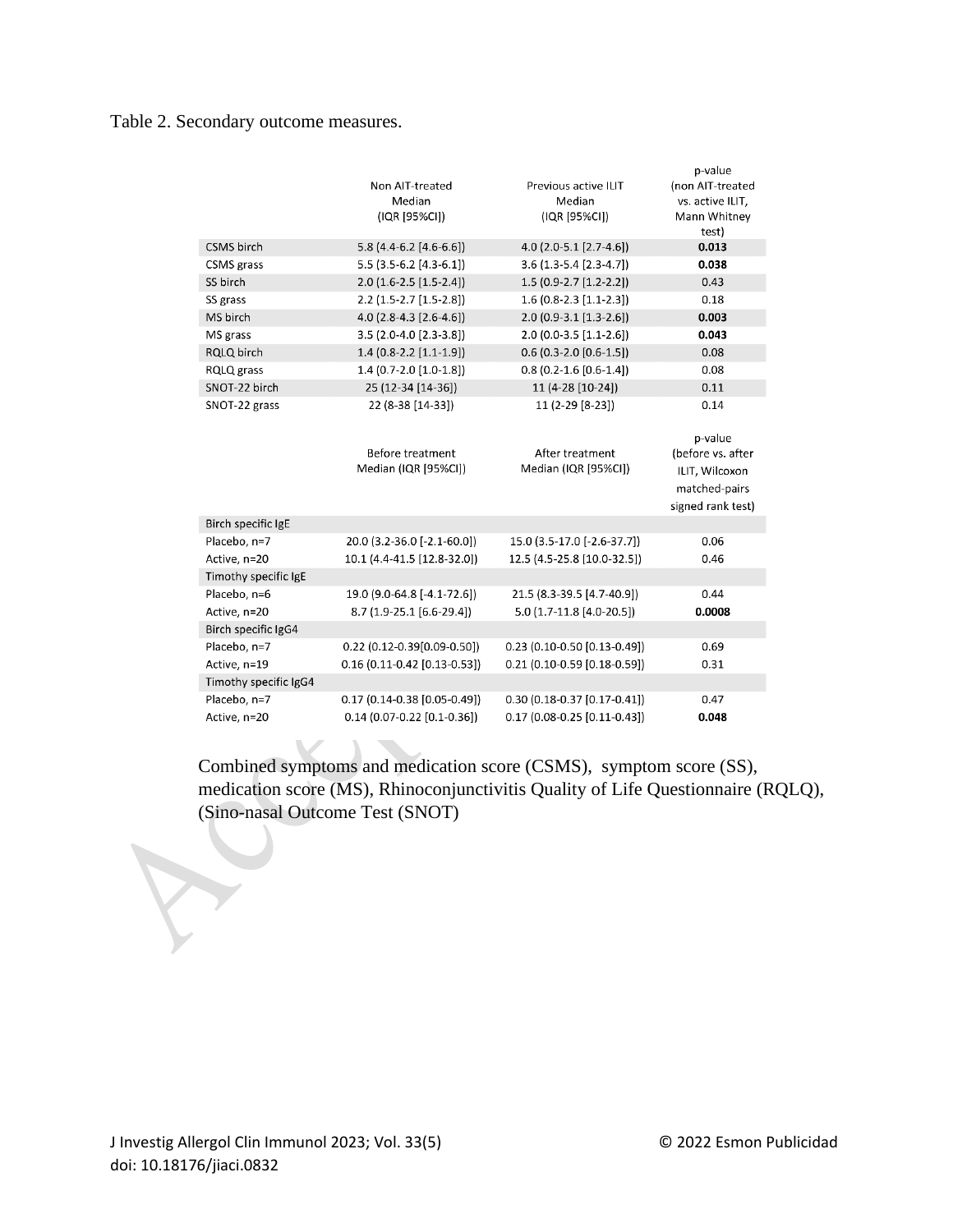## **FIGURES**

**Figure 1. Nasal provocation test with grass and birch allergens. A.** There was no difference in the reactivity at timothy NPT 5-6 years after treatment compared to before treatment, in the placebo or active group. **B.** NPT with timothy induced fewer symptoms in the group treated with active ILIT 5-6 years previously, compared to the allergic rhinitis group without previous AIT. **C**. NPT with birch did not show any difference between the ILIT treated group and the control group. AUC= area under the curve, n.s.= not significant, \*p<0.05. Horizontal lines show the median and interquartile range B-C. Triangles represent new AR patients that were not previously part of the RDBPC trial.

А.

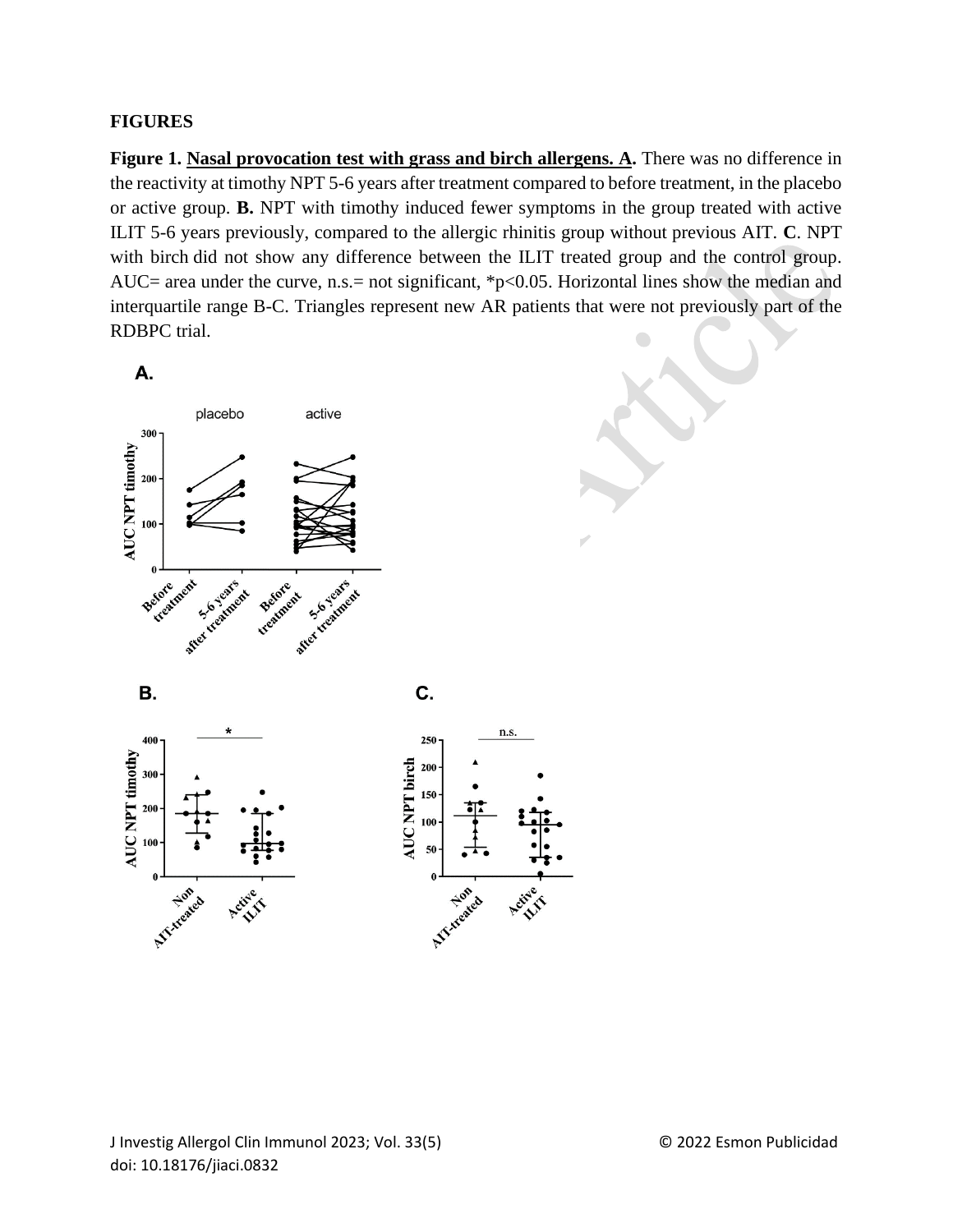**Figure 2. Combined symptom and medication sore during peak grass pollen season.** The combined symptoms and medication scores (CSMS), and medication scores (MS), were lower in the group treated with active ILIT 5-6 years previously, than in the non AIT-treated group. There was no difference in the symptom scores (SS). AUC= area under the curve, n.s.= not significant, \*p<0.05, \*\*p<0.01. Horizontal lines show the median and interquartile range. Triangles represent non-AIT treated patients that did not participate in the RDBPC ILIT study 5-6 years previously.

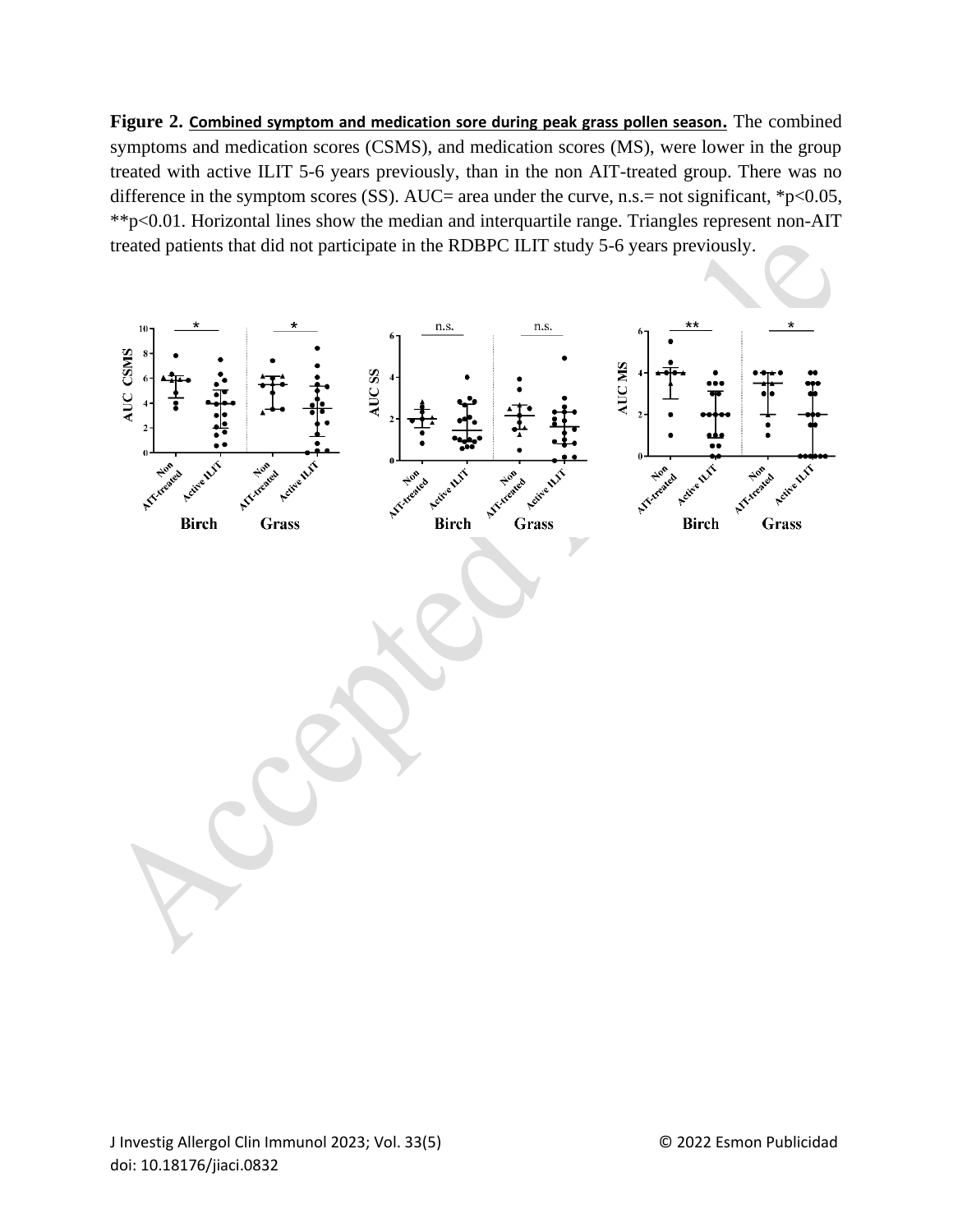**Figure 3. T-cell analysis in lymph nodes.** Patients treated with active ILIT display an increased fraction of CD4 memory T-cells. Fig A-D represents unpaired observations Fig A-D Mann-Whiney test was used. Data was revealed by flow cytometry. n.s.= not significant, \*P<0.05, ns= not significant. Horizontal lines represent the mean value and SD.